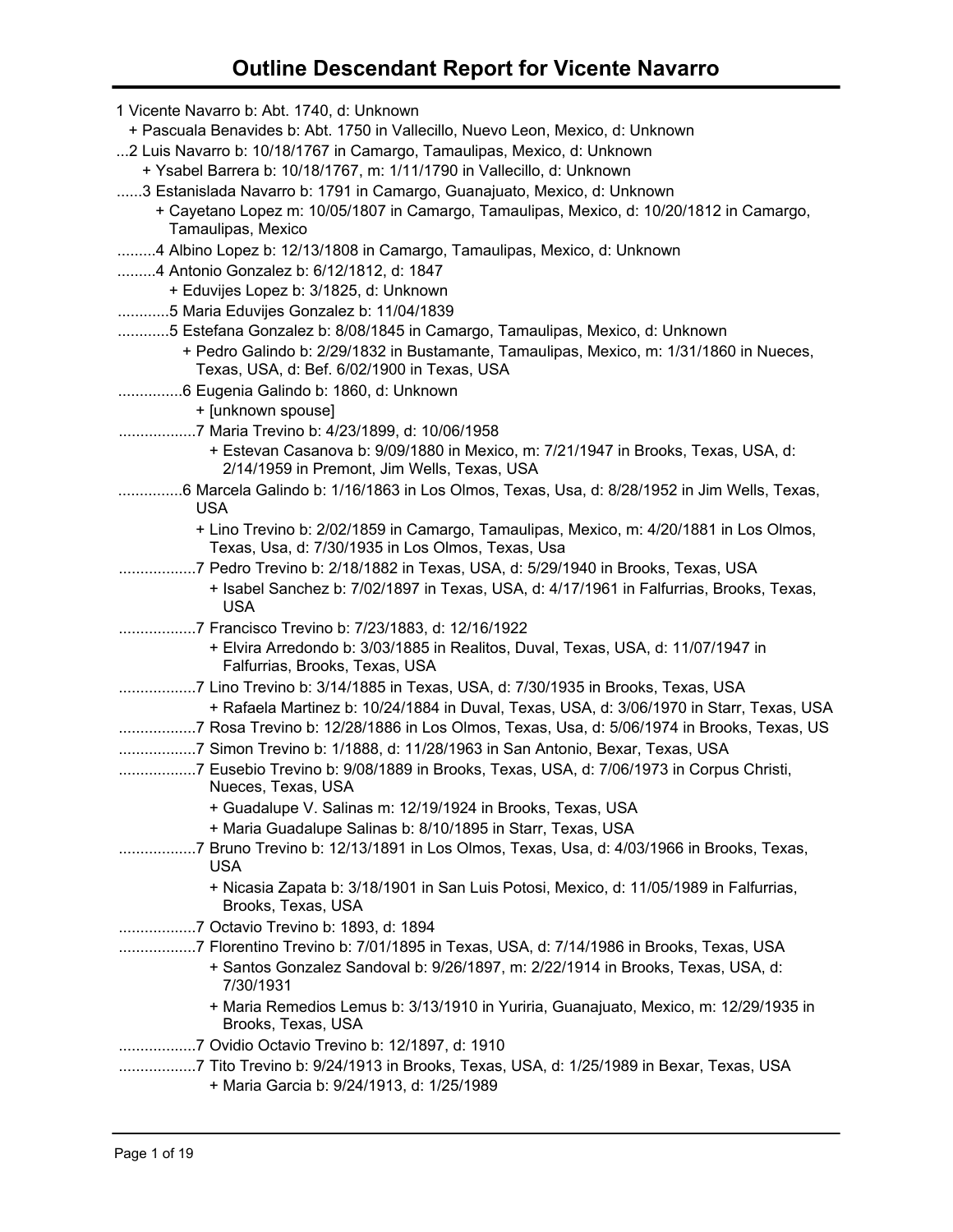| 6 Juan Nepomuceno Galindo b: 6/07/1865 in Mexico, d: 3/26/1920 in Alice, Jim Wells, Texas,<br><b>USA</b>                                                                                              |
|-------------------------------------------------------------------------------------------------------------------------------------------------------------------------------------------------------|
| + Gerarda Saenz b: 5/1862 in Mexico, d: 7/26/1948 in Brooks, Texas, USA<br>7 Teodora Galindo b: 12/01/1889 in Texas, USA, d: 1/22/1962 in Falfurrias, Brooks, Texas,<br>.<br><b>USA</b>               |
| + Miguel Castellano b: 9/29/1881 in Zapata, Texas, USA, m: 9/30/1920 in Brooks, Texas,<br>USA, d: 5/25/1965 in Brooks, Texas, USA                                                                     |
| 7 Dolores Galindo b: 1890 in Texas, USA, d: Unknown                                                                                                                                                   |
| 7 Victoria Galindo b: 6/06/1890 in Brooks, Texas, USA, d: 6/11/1949 in Brooks, Texas, USA<br>7 Pedro Galindo b: 8/23/1894 in Jim Wells, Texas, USA, d: 6/02/1975 in Falfurrias, Brooks,<br>Texas, USA |
| + Bernarda Vela b: 8/24/1893 in Texas, USA, d: 2/25/1991 in Brooks, Texas, USA                                                                                                                        |
| 7 Emiliano Galindo b: 8/08/1898 in Los Olmos, Texas, Usa, d: 1/20/1970 in Falfurrias,<br>Brooks, Texas, USA                                                                                           |
| + Leonor Canales b: 2/21/1909 in Escobares, Starr, Texas, USA, m: 1/13/1936 in Brooks,<br>Texas, USA, d: 9/26/2001 in Jim Wells, Texas, USA                                                           |
| 7 Juan N. Galindo Jr. b: 9/08/1900 in Brooks, Texas, USA, d: 1/08/1973 in Falfurrias, Brooks,<br>Texas, USA                                                                                           |
| + Remigia Barrera b: 12/12/1897 in Los Olmos, Texas, Usa, d: 5/09/1954 in Corpus Christi,<br>Nueces, Texas, USA                                                                                       |
| + Hortencia Garcia b: Abt. 1905                                                                                                                                                                       |
| 7 Rodolfo Galindo b: 3/08/1902 in Brooks, Texas, USA, d: 12/05/1970 in Brooks, Texas, USA                                                                                                             |
| + Fidela Garcia b: 2/05/1901, m: 9/07/1936 in Brooks, Texas, USA, d: 12/28/1985 in<br>Brooks, Texas, USA                                                                                              |
| 7 Gerarda Galindo b: 1904 in Texas, USA, d: Unknown                                                                                                                                                   |
| 7 Jose Maria Galindo b: 3/10/1907, d: 3/10/1983 in Alice, Jim Wells, Texas, USA                                                                                                                       |
| + Margarita Talamantes b: 4/01/1914, m: 8/31/1934                                                                                                                                                     |
| 7 Flerida Galindo b: 11/24/1909, d: 6/20/2002                                                                                                                                                         |
| 7 Olivia Galindo b: 8/14/1912 in Los Olmos, Texas, Usa, d: 7/09/1998                                                                                                                                  |
| + Gilberto Gonzalez b: 3/16/1912, m: Aft. 1936, d: 5/04/1996 in Premont, Jim Wells, Texas,<br><b>USA</b>                                                                                              |
| 6 Juliana Galindo b: 1/10/1869 in Los Olmos, Texas, Usa, d: 10/09/1946 in Jim Wells, Texas,<br><b>USA</b>                                                                                             |
| + Nicolas Garza b: 3/03/1869 in Camargo, Tamaulipas, Mexico, d: 3/14/1936 in Brooks,<br>Texas, USA                                                                                                    |
| 7 Fortunato Garza b: 10/03/1897, d: 11/07/1982                                                                                                                                                        |
| + Maria Cruz Lopez                                                                                                                                                                                    |
| 7 Cosme Garza b: 5/04/1904 in Brooks, Texas, USA, d: 10/30/1969 in Brooks, Texas, USA<br>+ Esperanza Rodriguez b: 2/09/1909, d: 7/15/1987 in Jim Wells, Texas, USA                                    |
| 7 Santos Garza b: 2/07/1907 in Texas, USA, d: 12/28/1972 in Brooks, Texas, USA<br>+ Domingo Saenz b: 12/21/1906, d: 2/23/1993 in Falfurrias, Brooks, Texas, USA                                       |
| 7 Nicolas Garza Jr. b: 2/01/1908, d: 5/16/1982 in Jim Wells, Texas, USA<br>+ Consuelo Garza b: 9/19/1909                                                                                              |
| 7 Estefana Garza b: 10/26/1910, d: 2/08/1982<br>+ Guilebaldo Longoria b: 12/30/1901 in Brooks, Texas, USA, m: 8/24/1925 in Starr, Texas,<br>USA, d: 11/19/1971 in Brooks, Texas, USA                  |
| + Teodoro Gonzalez b: Abt. 1840 in Monterrey, Nuevo Leon, Mexico, m: 8/20/1870 in Starr,<br>Texas, USA                                                                                                |
| 6 Longino Gonzalez b: 2/15/1870 in Los Olmos, Texas, Usa, d: 7/08/1948 in Premont, Jim<br>Wells, Texas, USA                                                                                           |
| + Ursula Gonzalez b: 1862 in Mexico, m: Abt. 1894, d: 4/07/1937 in Jim Wells, Texas, USA                                                                                                              |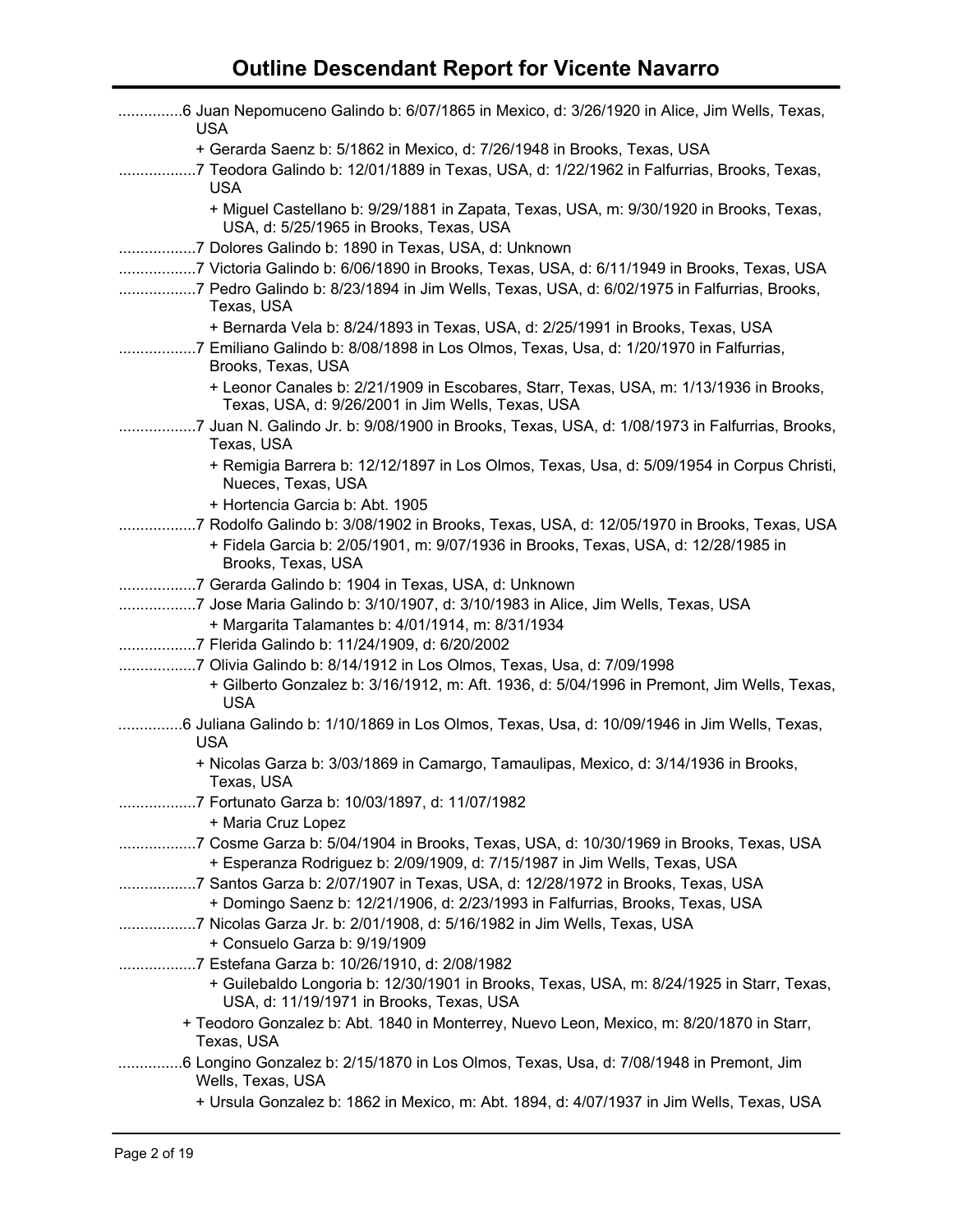| 7 Nieves Gonzalez b: 12/17/1895 in Los Olmos, d: 3/06/1943 in Jim Wells, Texas, USA<br>+ Victoriano Balderas b: 3/23/1872 in Matamoros, Tamaulipas, Mexico, m: Abt. 1915, d:<br>4/19/1956 in Weslaco, Hidalgo, Texas, USA |
|---------------------------------------------------------------------------------------------------------------------------------------------------------------------------------------------------------------------------|
| + Arturo Garza Sr. b: 12/08/1895 in San Diego, Duval, Texas, USA, m: Aft. 1917, d:<br>6/18/1973 in Brooks, Texas, USA                                                                                                     |
| + Josefa Perez m: 12/17/1902 in Starr, Texas, USA                                                                                                                                                                         |
| 7 Estefana Gonzalez b: 11/26/1902 in Brooks, Texas, USA, d: 12/21/1955 in Premont, Jim<br>Wells, Texas, USA                                                                                                               |
| + Servando Canales Sr. b: 4/15/1887 in Texas, USA, m: 6/15/1936, d: 8/02/1955 in<br>Premont, Jim Wells, Texas, USA                                                                                                        |
| + Maria Ortiz b: 10/27/1880, m: Abt. 1915, d: 11/15/1979                                                                                                                                                                  |
| 7 Amadeo Gonzalez b: 10/06/1916, d: 5/11/1988                                                                                                                                                                             |
| + Oralia G. Monsevalles m: 3/09/1976 in Nueces, Texas, USA<br>7 Lazara Gonzalez b: 7/29/1919, d: 2/24/2011                                                                                                                |
| + Frank A. Martinez b: 3/20/1920, d: 1/21/1982                                                                                                                                                                            |
|                                                                                                                                                                                                                           |
| + Eboli Montemayor b: 10/22/1927 in Jim Wells, Texas, USA, m: 6/15/1947                                                                                                                                                   |
| 7 Marcela Gonzalez b: Aft. 1925, d: 5/16/2016                                                                                                                                                                             |
| + Benito Barrera                                                                                                                                                                                                          |
| 6 Quirino Gonzalez b: 7/06/1873 in Texas, USA, d: 2/13/1957 in Brooks, Texas, USA                                                                                                                                         |
| + Felicitas Guerra b: 10/16/1884 in Starr, Texas, USA, d: 9/14/1973 in Falfurrias, Brooks,<br>Texas, USA                                                                                                                  |
| 7 Eduviges Gonzalez b: 1/01/1908 in San Diego, Duval, Texas, USA, d: 6/1992                                                                                                                                               |
| 7 Polo Gonzalez                                                                                                                                                                                                           |
| + Mencha?                                                                                                                                                                                                                 |
| 6 Carlos Gonzalez b: 11/04/1879 in Concepcion, Duval, Texas, USA, d: 6/12/1968 in Brooks,<br>Texas, USA                                                                                                                   |
| + Ofelia Ortiz m: 3/21/1910 in Starr, Texas, USA                                                                                                                                                                          |
| 7 Ramon Gonzalez b: 1912, d: 4/09/2002 in Lynwood, Cook, Illinois, USA<br>+ Hermelinda Valles                                                                                                                             |
| 7 Teodoro Gonzalez b: 8/20/1914, d: 11/19/1979                                                                                                                                                                            |
| + Tencha?                                                                                                                                                                                                                 |
| + Isabel Alicia de la Pena b: 10/29/1920 in Laredo, Webb, Texas, USA, m: 10/04/1942 in                                                                                                                                    |
| Brooks, Texas, USA, d: 7/05/1945 in Alice, Jim Wells, Texas, USA                                                                                                                                                          |
| + Esperanza Guerra b: 7/23/1926, d: 6/20/2009                                                                                                                                                                             |
|                                                                                                                                                                                                                           |
| + Olga Hinojosa b: 9/05/1927 in Brooks, Texas, USA, m: 11/03/1950 in Brooks, Texas,<br>USA, d: 12/13/2016 in Austin, Travis, Texas, USA                                                                                   |
| + Antonia Castellano b: 7/13/1891 in Starr, Texas, USA, d: 12/31/1973 in Kingsville, Kleberg,<br>Texas, USA                                                                                                               |
| 7 Evangelina Gonzalez b: 1929                                                                                                                                                                                             |
| + Roberto Saldana                                                                                                                                                                                                         |
| 6 Lazara Gonzalez b: 1/03/1885 in Los Olmos, Texas, Usa, d: 8/29/1908 in Los Olmos, Texas,<br>Usa                                                                                                                         |
| 5 Ruperto Gonzalez b: 1846 in Mexico                                                                                                                                                                                      |
| + Genoveva Martinez b: Mexico                                                                                                                                                                                             |
| 6 Doroteo Gonzalez b: 4/07/1867, d: 1/05/1953                                                                                                                                                                             |
| + Refugia Munoz b: 11/04/1876 in Texas, USA, d: 10/12/1942                                                                                                                                                                |
| 7 Apolinar Gonzalez b: 1/23/1898 in Cuero, DeWitt, Texas, USA, d: 10/15/1942 in San<br>.<br>Antonio, Bexar, Texas, USA                                                                                                    |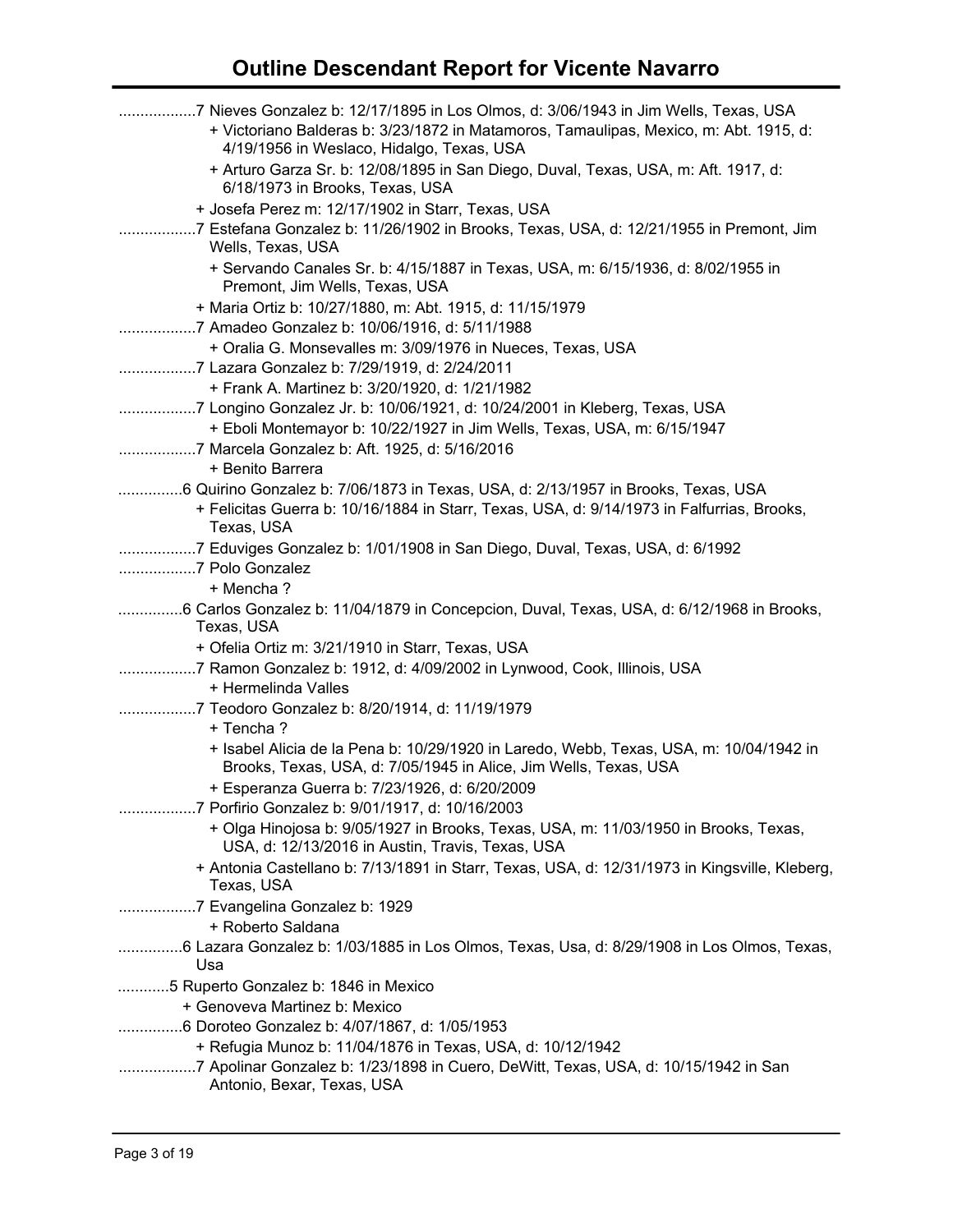| 7 Guilebaldo Gonzalez b: 10/14/1900 in Texas, USA, d: 8/16/1972 in Falfurrias, Brooks,<br>Texas, USA                           |
|--------------------------------------------------------------------------------------------------------------------------------|
| + Dominga Garza b: 4/20/1914, d: 12/26/1981                                                                                    |
| 7 Francisca Gonzalez b: 2/09/1905 in Starr, Texas, USA, d: 11/01/1971 in Falfurrias, Brooks,<br>Texas, USA                     |
| + Vicente Garza b: 4/04/1909 in Karnes City, Karnes, Texas, USA, d: 8/01/1999 in<br>Falfurrias, Brooks, Texas, USA             |
| 7 Domitila Gonzalez b: 9/09/1909, d: 1/29/1994 in Falfurrias, Brooks, Texas, USA<br>+ Marcos Garza b: 2/03/1918, d: 11/02/1995 |
| 6 Josefa Gonzalez b: 8/27/1870 in Los Olmos, Texas, Usa, d: 9/03/1944 in Brooks, Texas, US                                     |
| + Rafaela Barrera                                                                                                              |
| 5 Amada Gonzalez b: 1850, d: Unknown                                                                                           |
| + Ysidro Garza b: Abt. 1850 in Mexico, d: 7/14/1922 in Falfurrias, Brooks, Texas, USA                                          |
| 6 Amada Garza b: 5/1875 in Texas, USA, d: Unknown                                                                              |
| + Francisco Saenz b: 8/24/1874 in Los Olmos, Texas, Usa, d: 10/14/1941 in Brooks, Texas,<br><b>USA</b>                         |
| 7 Virginia Saenz b: Abt. 1895, d: 4/17/1896 in Camargo, Tamaulipas, Mexico                                                     |
| 7 Roman Saenz b: 8/19/1896, d: 2/15/1986                                                                                       |
|                                                                                                                                |
| + Josefina Ramirez b: 9/18/1898, m: 5/07/1933 in Brooks, Texas, USA, d: 3/13/1961                                              |
| 7 Eloisa Saenz b: 4/20/1904, d: 3/27/1991 in Jim Wells, Texas, USA                                                             |
| + Ramon Navarro Sr. b: 10/04/1897 in Mexico, d: 2/01/1970 in Brooks, Texas, USA                                                |
| 7 Felix Saenz b: 7/19/1907, d: 11/14/1965 in Jim Wells, Texas, USA                                                             |
| + Herlinda Garza b: 1/13/1908                                                                                                  |
| 7 Vicenta Saenz d: 5/20/1942 in Jim Wells, Texas, USA                                                                          |
| + Daniel Ochoa                                                                                                                 |
| 5 Juan Gonzalez b: 6/24/1853, d: 12/14/1932 in Jim Wells, Texas, USA                                                           |
| + Luisa Martinez b: 1857 in Mier, Tamaulipas, Mexico, m: 9/19/1870 in Starr, Texas, USA, d:                                    |
| Unknown                                                                                                                        |
| 6 Antonio Gonzalez b: 1/21/1872 in Texas, USA, d: 7/28/1938 in Jim Wells, Texas, USA                                           |
| + Luisa Lerma b: 1914 in Texas, USA, m: 8/28/1900 in Goliad, Goliad, Texas, USA                                                |
| 7 Jesus Maria Gonzalez b: 10/15/1901, d: 4/15/1985                                                                             |
| + Angelita Garza b: 10/02/1908, d: 11/17/1980                                                                                  |
| 7 Ramona Gonzalez b: 3/06/1904 in Goliad, Goliad, Texas, USA, d: 2/01/1965 in Falfurrias,                                      |
| Brooks, Texas, USA                                                                                                             |
| + Juan Ramirez b: Abt. 1890 in Texas, USA, m: 4/23/1919 in Brooks, Texas, USA                                                  |
| + Ramona Rendon b: 8/21/1894 in Mexico, m: Aft. 1911, d: 9/27/1973 in Jim Wells, Texas,                                        |
| <b>USA</b>                                                                                                                     |
| 7 Gilberto Gonzalez b: 3/16/1912, d: 5/04/1996 in Premont, Jim Wells, Texas, USA                                               |
| + Enriqueta Barrera b: 8/24/1913, d: 7/24/1999                                                                                 |
| + Olivia Galindo b: 8/14/1912 in Los Olmos, Texas, Usa, m: Aft. 1936, d: 7/09/1998                                             |
| 7 Florinda Gonzalez b: 2/17/1914 in Brooks, Texas, USA, d: 2/02/2012 in Kingsville, Kleberg,                                   |
| Texas, USA                                                                                                                     |
| + Ernesto Cabrera b: 10/14/1910 in Palito Blanco, Jim Wells, Texas, USA, d: 6/21/1933 in<br>Jim Wells, Texas, USA              |
| + Feliberto Lopez b: 3/15/1914, d: 1/20/1983                                                                                   |
| 7 Juanita Gonzalez b: 5/27/1915 in Brooks, Texas, USA                                                                          |
| + Cruz Rodriguez                                                                                                               |
| 7 Jose Trinidad Gonzalez b: Abt. 1917                                                                                          |
| 7 Vicente Gonzalez b: 7/19/1919, d: 9/28/2007                                                                                  |
|                                                                                                                                |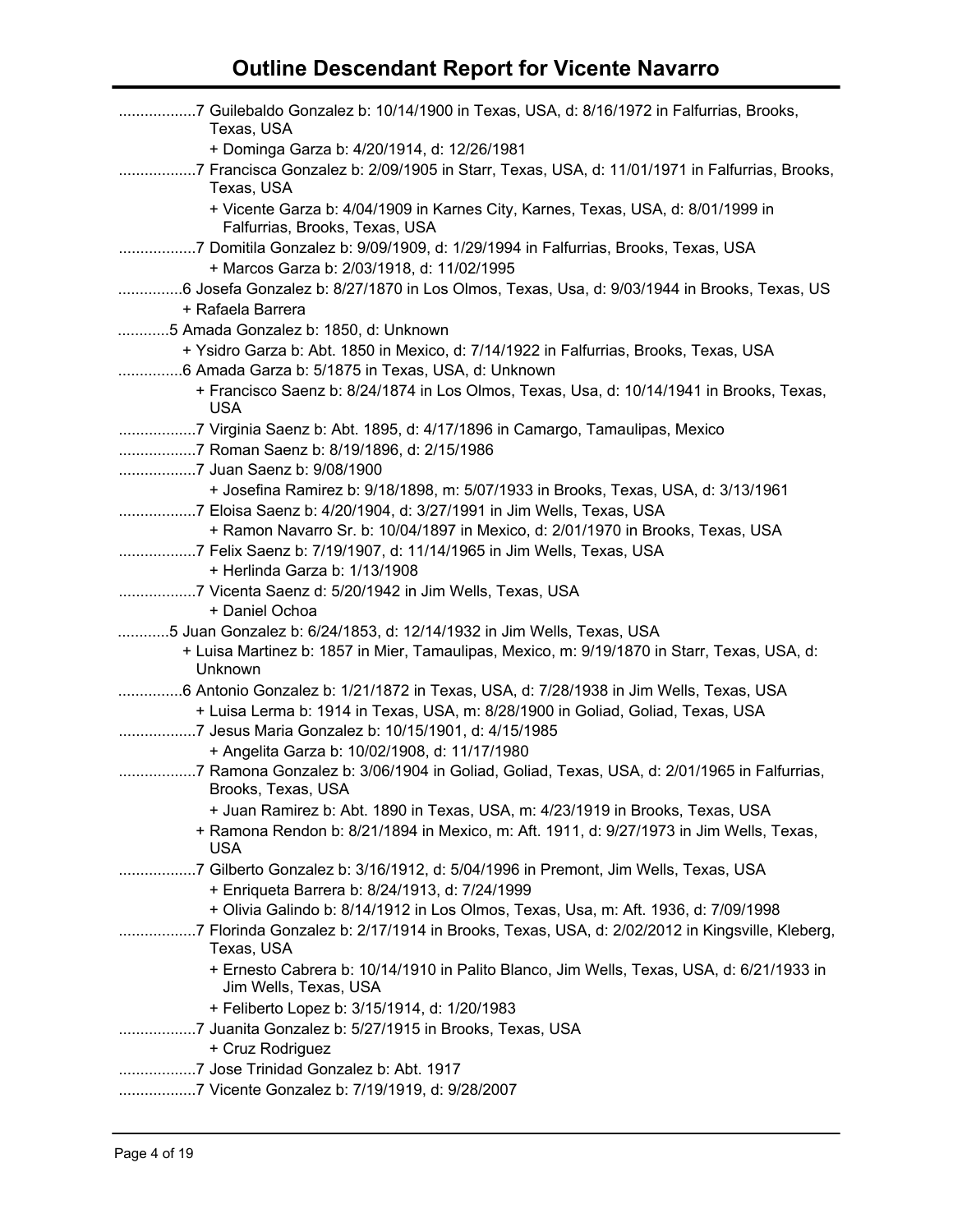| + Hilda Garza b: 11/18/1929, m: 6/08/1947 in Brooks, Texas, USA, d: 10/09/2015 in<br>Corpus Christi, Nueces, Texas, USA                                                         |
|---------------------------------------------------------------------------------------------------------------------------------------------------------------------------------|
| + Josefina Perez                                                                                                                                                                |
|                                                                                                                                                                                 |
| + Epifanio Navarro<br>6 Maria Gonzalez b: 1/10/1878 in Texas, USA, d: 8/22/1956 in Weslaco, Hidalgo, Texas, USA                                                                 |
| + Romulo Womble b: 2/07/1859 in Rio Grande City, Starr, Texas, USA, m: 9/12/1897 in<br>Starr, Texas, USA, d: 1/24/1923 in Rio Grande City, Starr, Texas, USA                    |
|                                                                                                                                                                                 |
| 7 Juan Womble b: 9/24/1909 in Rio Grande City, Starr, Texas, USA, d: 3/26/1975 in Los<br>Angeles, CA                                                                            |
| + Amalia Rodriguez b: Mexico                                                                                                                                                    |
| 7 Alberto Womble b: 12/06/1911 in Rio Grande City, Starr, Texas, USA, d: 1/12/1974 in<br>Weslaco, Hidalgo, Texas, USA                                                           |
| 6 Quirino Gonzalez b: 7/06/1881 in Brooks, Texas, USA, d: 1/12/1961 in Benavides, Duval,<br>Texas, USA                                                                          |
| + Isabel Alaniz                                                                                                                                                                 |
| 7 Refugia Gonzalez b: 6/05/1932 in Brooks, Texas, USA, d: Unknown<br>+ Locario Garza                                                                                            |
| 7 Estevan Gonzalez b: 6/29/1934 in Brooks, Texas, USA, d: 4/13/2018                                                                                                             |
| + Petra Martinez m: 3/18/1960 in Nueces, Texas, USA                                                                                                                             |
| + Olga Aguilar m: 12/28/1992 in Nueces, Texas, USA                                                                                                                              |
| 7 Amanda Gonzalez b: 8/16/1935 in Duval, Texas, USA                                                                                                                             |
| + Ramon Vela                                                                                                                                                                    |
| + Rosendo Reyna                                                                                                                                                                 |
|                                                                                                                                                                                 |
| + Ignacio Guerra II b: 1920, d: 3/08/2000 in Benavides, Duval, Texas, USA                                                                                                       |
| 7 Lydia Gonzalez b: 10/21/1938 in Duval, Texas, USA                                                                                                                             |
| + Miguel Rosales                                                                                                                                                                |
| 7 Juan Alberto Gonzalez b: 10/20/1941 in Benavides, Duval, Texas, USA, d: 9/20/1942 in<br>Acute Indigestion                                                                     |
| 7 Isabel Gonzalez b: 12/18/1942 in Duval, Texas, USA                                                                                                                            |
| + Medardo Villarreal<br>7 Jesus Gonzalez b: 5/18/1944 in Duval, Texas, USA                                                                                                      |
|                                                                                                                                                                                 |
| + Guadalupe Arredondo<br>7 Quirino Gonzalez Jr.                                                                                                                                 |
| + Dorothy McGee                                                                                                                                                                 |
| + Romana Garza Garza                                                                                                                                                            |
| 6 Francisca Gonzalez b: 3/07/1886 in Texas, USA, d: 5/12/1943 in Rio Grande City, Starr,                                                                                        |
| Texas, USA                                                                                                                                                                      |
| 6 Eduvijes Gonzalez b: 12/08/1886 in Texas, USA, d: 6/16/1967 in Kingsville, Kleberg, Texas,<br><b>USA</b>                                                                      |
| + Antonio Flores b: 5/04/1875, d: 1/05/1951                                                                                                                                     |
| 7 Luisa Flores b: 8/10/1900 in Texas, USA, d: 2/19/1937 in Realitos, Duval, Texas, USA<br>+ Margarito Garza b: 6/10/1896 in Texas, USA, d: 7/20/1977 in Corpus Christi, Nueces, |
| Texas, USA                                                                                                                                                                      |
| 7 Vidal Flores b: 4/19/1907, d: 11/27/1961                                                                                                                                      |
| + Tomasa Solis b: 12/27/1906, d: 8/16/1998                                                                                                                                      |
| 7 Alfredo Flores b: 2/17/1910, d: 12/17/2002                                                                                                                                    |
| + Marta Saenz b: 2/21/1911, d: 10/13/1975                                                                                                                                       |
|                                                                                                                                                                                 |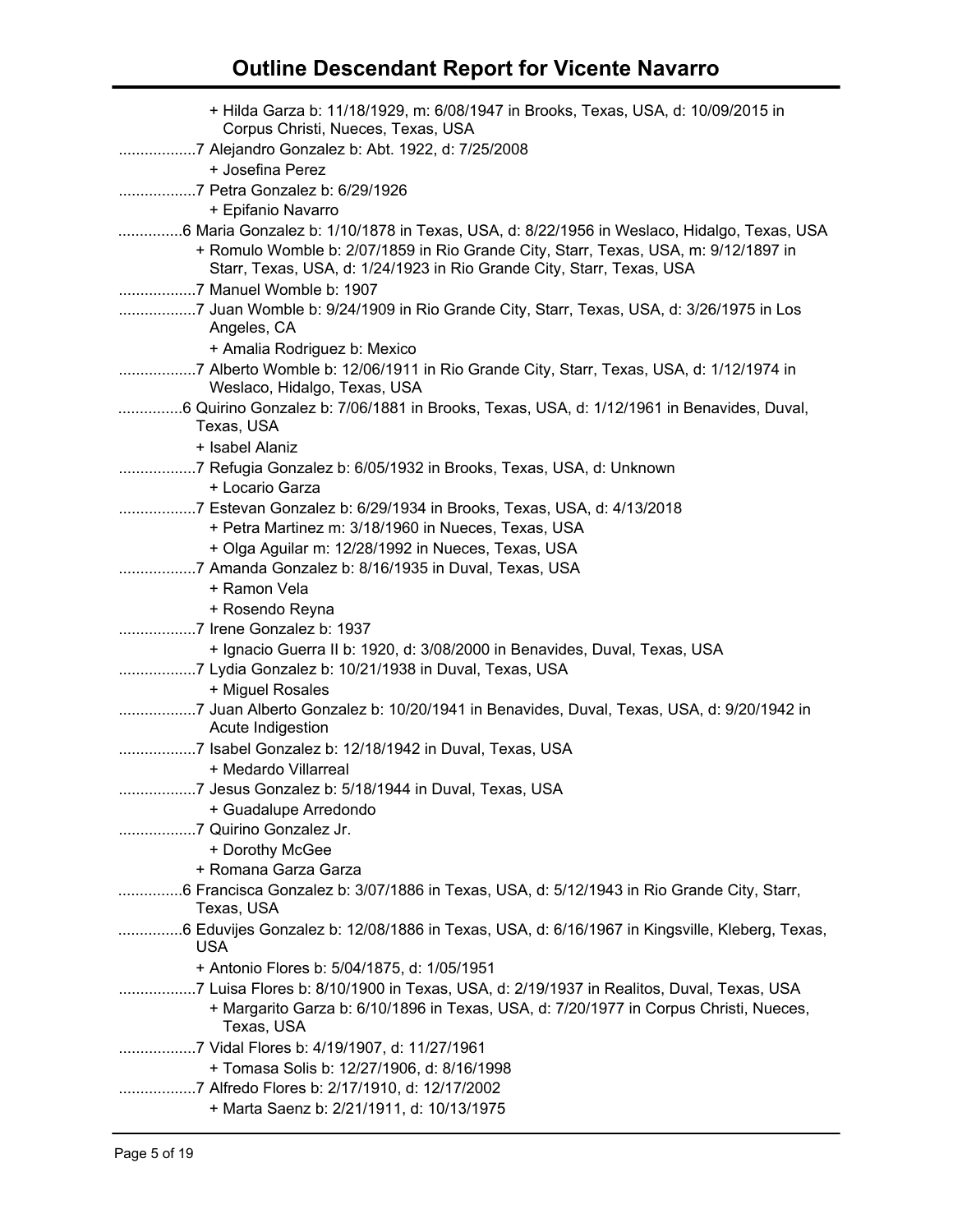| + Norbertita Ramirez b: 5/08/1934 in Encino, Brooks, Texas, USA, d: 3/03/2015 in Brooks,<br>Texas, USA                    |
|---------------------------------------------------------------------------------------------------------------------------|
| 6 Encarnacion Gonzalez b: 10/04/1890 in Los Olmos, Texas, Usa, d: 12/11/1939 in Rio<br>Grande City, Starr, Texas, USA     |
| + Eleuteria Pineda                                                                                                        |
|                                                                                                                           |
| 7 Irene Gonzalez b: 1913                                                                                                  |
|                                                                                                                           |
| 7 Teresa Gonzalez b: 1917                                                                                                 |
| 7 Encarnacion Gonzalez Jr. b: 1919                                                                                        |
|                                                                                                                           |
|                                                                                                                           |
|                                                                                                                           |
|                                                                                                                           |
| + Julia Villarreal b: 4/12/1873, m: 9/07/1892 in Starr, Texas, USA, d: 8/25/1950                                          |
| 6 Salome Gonzalez b: 10/22/1877 in Texas, USA, d: 11/05/1962 in Edinburg, Hidalgo, Texas,                                 |
| <b>USA</b>                                                                                                                |
| 6 Juan Gonzalez Jr. b: 7/24/1893 in Rio Grande City, Starr, Texas, USA, d: 4/17/1950 in<br>Brooks, Texas, USA             |
| + Rumalda Saenz b: 2/05/1887 in Texas, USA, d: 7/10/1956 in Brooks, Texas, USA                                            |
| 7 Elida Gonzalez                                                                                                          |
| 7 Ruperto Gonzalez Sr.                                                                                                    |
| + Lucia Isassi b: 5/26/1920 in Laredo, Webb, Texas, USA                                                                   |
| 6 Julia Gonzalez b: 1/01/1900 in Rio Grande City, Starr, Texas, USA, d: 3/30/1976 in Brazoria,<br>Texas, USA              |
| + Rito Soto b: 1891                                                                                                       |
|                                                                                                                           |
| + Elvira Longoria                                                                                                         |
| 6 Antonio Gonzalez b: 2/20/1902 in Rio Grande City, Starr, Texas, USA, d: 2/26/1963 in<br>Kingsville, Kleberg, Texas, USA |
| + Sensoria Vela b: 1905 in Guerrero, Tamaulipas, Mexico                                                                   |
|                                                                                                                           |
| + Beatriz Cabrera                                                                                                         |
| 7 Gonzalo Gonzalez b: 9/13/1927 in Kleberg, Texas, USA                                                                    |
| + Sulema Reyes                                                                                                            |
| 7 Heriberto Gonzalez b: 7/05/1929 in Texas, USA, d: 11/13/1972 in Bexar, Texas, USA                                       |
| 7 Antonio Gonzalez Jr. b: 3/01/1945 in Kleberg, Texas, USA                                                                |
| + Belinda Galvan                                                                                                          |
| + Mary Lou Canales                                                                                                        |
| + Armando Jose Sandoval Jr.                                                                                               |
| 6 Pilar Gonzalez b: 12/14/1903, d: 1/05/1979 in Brooks, Texas, USA                                                        |
| + San Juana Solis b: 1905, d: 1982                                                                                        |
| 7 Elma Virginia Gonzalez b: 12/28/1932 in Brooks, Texas, USA                                                              |
| + Alonzo Lopez                                                                                                            |
| 7 Enrique Gonzalez b: 12/10/1933 in Brooks, Texas, USA, d: 12/11/1933 in Brooks, Texas,                                   |
| <b>USA</b>                                                                                                                |
|                                                                                                                           |
| + J. V. Cunningham                                                                                                        |
|                                                                                                                           |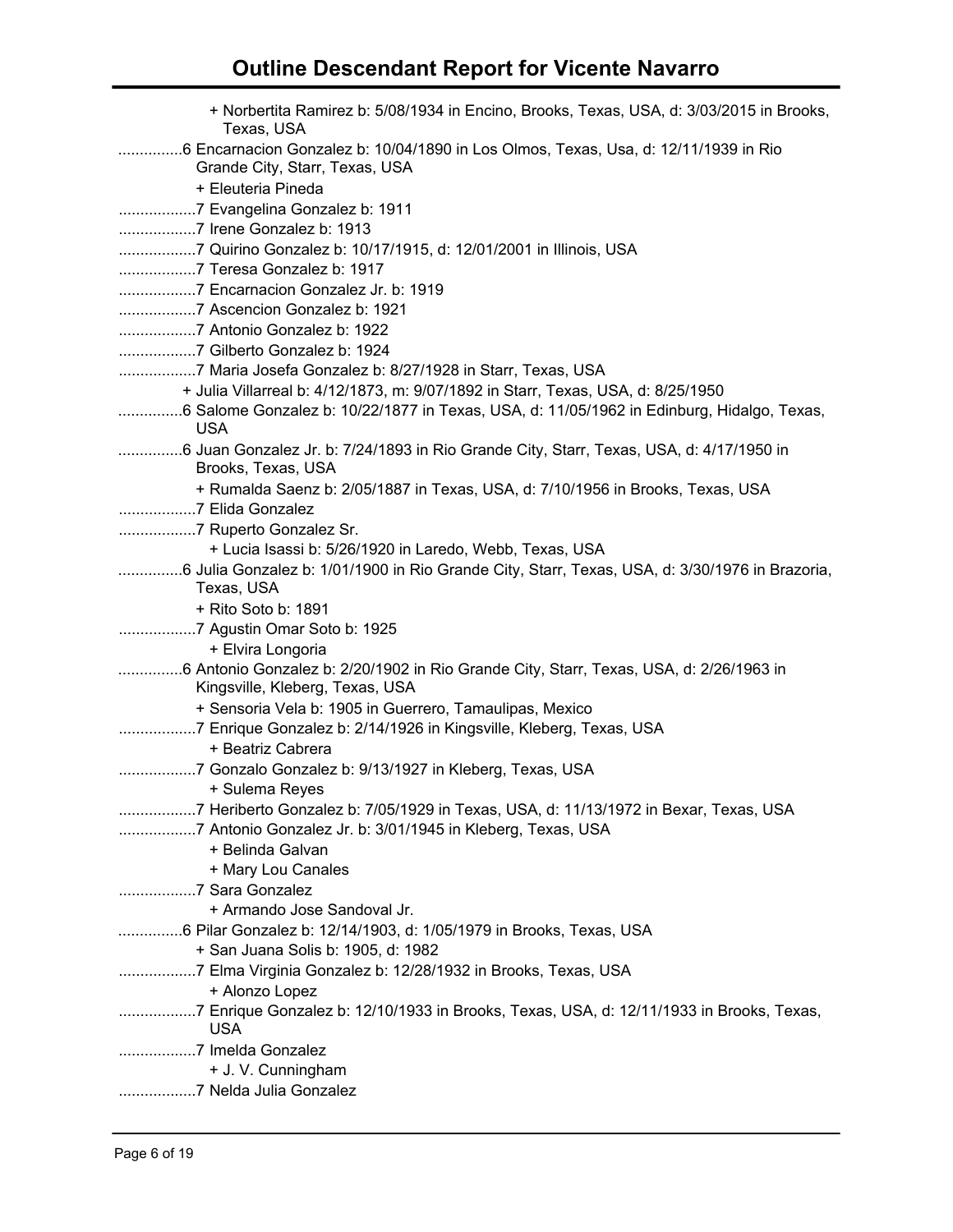| + Eloy Mendez b: 12/10/1934 in Sejita, Duval, Texas, USA, d: 7/21/2017 in Brooks, Texas,<br><b>USA</b>                                                                          |
|---------------------------------------------------------------------------------------------------------------------------------------------------------------------------------|
| 6 Amelia Gonzalez b: 6/29/1907 in Brooks, Texas, USA, d: 12/15/1973 in Kingsville, Kleberg,<br>Texas, USA                                                                       |
| + Arturo Ruiz                                                                                                                                                                   |
| 7 Guillermo Ruiz b: 1/09/1929 in Kleberg, Texas, USA<br>+ Josefina Ruiz                                                                                                         |
| 7 Arturo Ruiz Jr. b: 2/25/1931 in Kleberg, Texas, USA                                                                                                                           |
| 7 Oscar Ruiz                                                                                                                                                                    |
| + Beatriz Perez                                                                                                                                                                 |
| 6 Sofia Gonzalez b: 5/13/1910 in Texas, USA, d: 4/09/1968 in Kingsville, Kleberg, Texas, USA<br>+ Jose Guadalupe Saldana b: 4/28/1906 in Mier, Tamaulipas, Mexico, d: 7/20/1970 |
| + Petra Palacios                                                                                                                                                                |
| 7 Roel Saldana b: 8/06/1934                                                                                                                                                     |
| + Maria Elena Perez                                                                                                                                                             |
|                                                                                                                                                                                 |
| + Juan Ruiz                                                                                                                                                                     |
| 7 Francisca Saldana b: 10/04/1940                                                                                                                                               |
| + Gonzalo Pena Sr.                                                                                                                                                              |
|                                                                                                                                                                                 |
| + Odilia Garcia                                                                                                                                                                 |
|                                                                                                                                                                                 |
| + Edmundo L. Garcia                                                                                                                                                             |
|                                                                                                                                                                                 |
| + Luis M. Segura                                                                                                                                                                |
| 7 Edmundo Garcia Jr. b: 1/25/1945 in Kleberg, Texas, USA<br>+ Concepcion Delgado                                                                                                |
|                                                                                                                                                                                 |
| Kingsville, Kleberg, Texas, USA                                                                                                                                                 |
|                                                                                                                                                                                 |
| + Jame Lawrence Pleasant                                                                                                                                                        |
| 7 Elvia Estela Garcia                                                                                                                                                           |
|                                                                                                                                                                                 |
| + Francisco Garcia                                                                                                                                                              |
| + Josefina Gutierrez                                                                                                                                                            |
| 7 Diana Garcia                                                                                                                                                                  |
| 7 Francisco Garcia Jr.                                                                                                                                                          |
| 7 Hector Garcia                                                                                                                                                                 |
| 7 Jerry Garcia                                                                                                                                                                  |
| + Kathy Mlakar                                                                                                                                                                  |
| 6 Enrique Gonzalez                                                                                                                                                              |
| 5 Lazaro Gonzalez                                                                                                                                                               |
| + ? Pena b: 1842                                                                                                                                                                |
| 6 Pedro Gonzalez                                                                                                                                                                |
| 4 Juan Gonzalez                                                                                                                                                                 |
| + [unknown spouse]                                                                                                                                                              |
| 5 Antonio Gonzalez                                                                                                                                                              |
| 5 Dominga Gonzalez                                                                                                                                                              |
| + Melquidades Garcia                                                                                                                                                            |
|                                                                                                                                                                                 |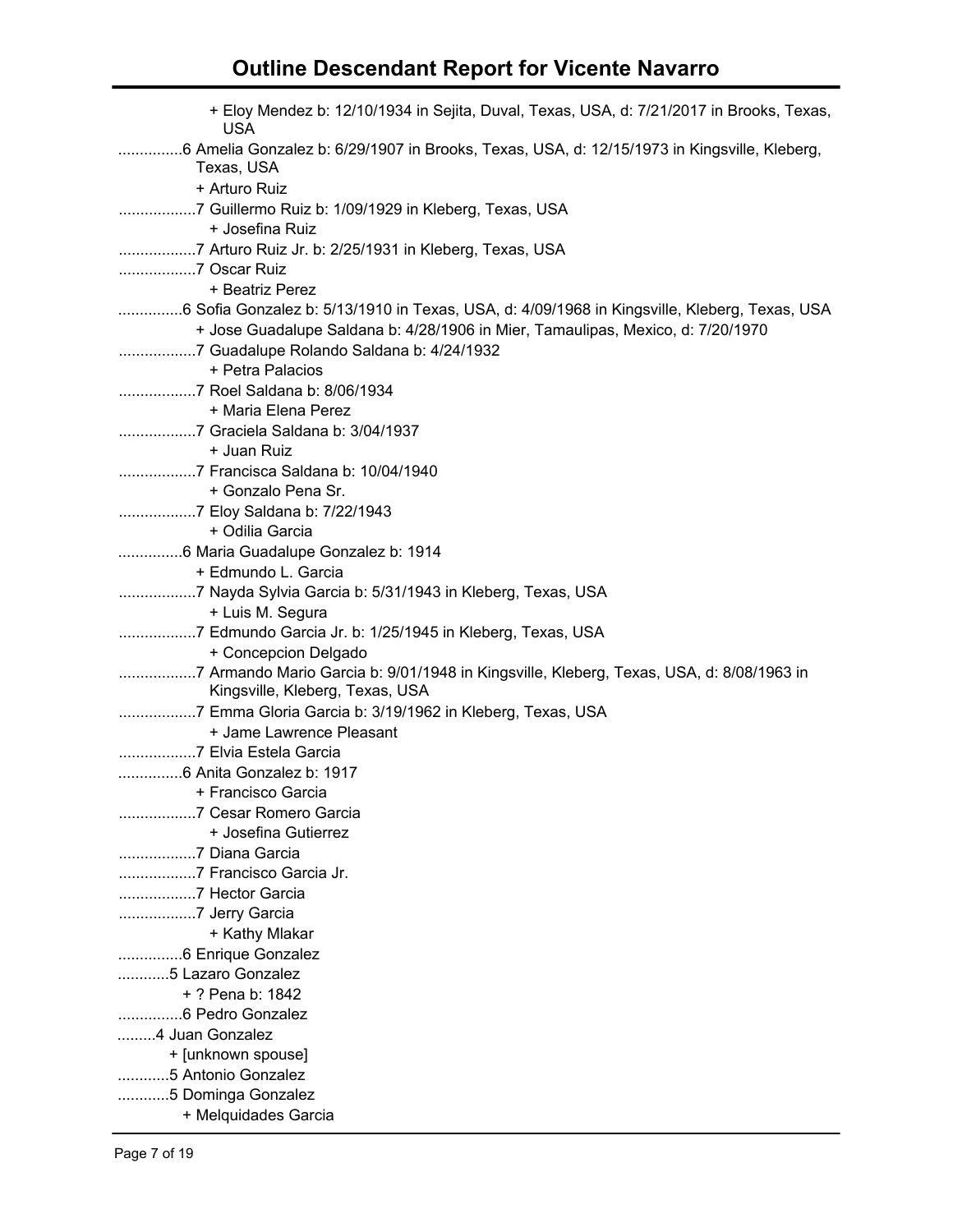| 5 Lorenzo Gonzalez                                                                                                 |
|--------------------------------------------------------------------------------------------------------------------|
| 5 Manuel Gonzalez                                                                                                  |
| + Petra Perez Acevedo                                                                                              |
| 5 Mariana Gonzalez                                                                                                 |
| + Juan Garcia Garza                                                                                                |
| 5 Martina Gonzalez d: Camargo, Tamaulipas, Mexico                                                                  |
| + Francisco Mendez d: Camargo, Tamaulipas, Mexico                                                                  |
|                                                                                                                    |
| + Teofilo Barrera b: 1864, m: 7/06/1889 in Camargo, Tamaulipas, Mexico, d: Unknown                                 |
|                                                                                                                    |
| 6 Francisca Mendez                                                                                                 |
| + Francisco Soto                                                                                                   |
| 6 Jose Mendez                                                                                                      |
| 6 Josefa Mendez                                                                                                    |
|                                                                                                                    |
| 6 Tercia Mendez                                                                                                    |
| 5 San Juana Gonzalez                                                                                               |
| + Juan Rios                                                                                                        |
| 4 Luis Lopez d: 12/01/1812 in Matamoros, Tamaulipas, Mexico                                                        |
| + Ramon de la Garza b: 9/09/1797 in Camargo, Tamaulipas, Mexico, m: 10/20/1817 in Camargo,<br>Tamaulipas, Mexico   |
| 4 Pablo de la Garza b: 1/20/1819 in Camargo, Tamaulipas, Mexico, d: 3/31/1897 in Camargo,                          |
| Tamaulipas, Mexico                                                                                                 |
| + Ignacia Guerra                                                                                                   |
| 5 Pilar de la Garza b: 1848 in Mexico                                                                              |
| + Ventura P. Perez b: 1845 in Mexico, d: Unknown                                                                   |
| 6 Juan Antonio Perez b: 12/1876, d: 8/29/1938 in Falfurrias, Brooks, Texas, USA                                    |
| + Loreta Garza b: 1886, d: 4/17/1927 in Falfurrias, Brooks, Texas, USA                                             |
|                                                                                                                    |
| 7 Camilo Perez b: 3/24/1906 in Los Villareales, Tamaulipas, Mexico, d: 2/24/1992 in Nueces,<br>Texas, USA          |
| + Concepcion Garza b: 1923, m: 10/15/1939 in Brooks, Texas, USA, d: 8/03/1999 in<br>Falfurrias, Brooks, Texas, USA |
| 7 Medardo Perez b: 6/06/1911, d: 11/07/2002 in Jim Wells, Texas, USA                                               |
| + Josefa Garza b: 3/19/1911, d: 4/06/1962                                                                          |
| + Beatriz Lopez b: 3/10/1915 in Brooks, Texas, USA, m: 1/1974, d: 7/23/2012 in Premont,<br>Jim Wells, Texas, USA   |
| 5 Ascencion de la Garza b: 1875 in Mexico                                                                          |
| + Teodoro Garza b: 1860 in Mexico, m: 7/13/1886 in Starr, Texas, USA, d: Unknown                                   |
| 6 Guillerma Garza b: 2/10/1868 in Mexico, d: 2/15/1935 in Falfurrias, Brooks, Texas, USA                           |
| + Manuel Rodriguez Villarreal m: 1/02/1886 in Starr, Texas, USA                                                    |
| 7 Arcadia Villarreal b: 1/12/1890 in Starr, Texas, USA, d: 10/25/1974 in Brooks, Texas, USA                        |
| + Rafael Gerardo Garcia Sr. b: 7/21/1885 in Rio Grande City, Starr, Texas, USA, m:                                 |
| 2/15/1907 in Starr, Texas, USA, d: 4/07/1952 in Atascosa, Texas, USA                                               |
| 7 Miguel Villarreal b: 3/28/1892 in Starr, Texas, USA, d: 3/17/1967 in Falfurrias, Brooks,<br>Texas, USA           |
| + Guadalupe Gomez b: 12/12/1897 in Texas, USA, d: 5/04/1937 in Falfurrias, Brooks,<br>Texas, USA                   |
| 7 Felicitas Villarreal b: 2/22/1896, d: 11/06/1934 in Jim Wells, Texas, USA                                        |
| 7 Manuela Villarreal b: 8/09/1898, d: 3/16/1990                                                                    |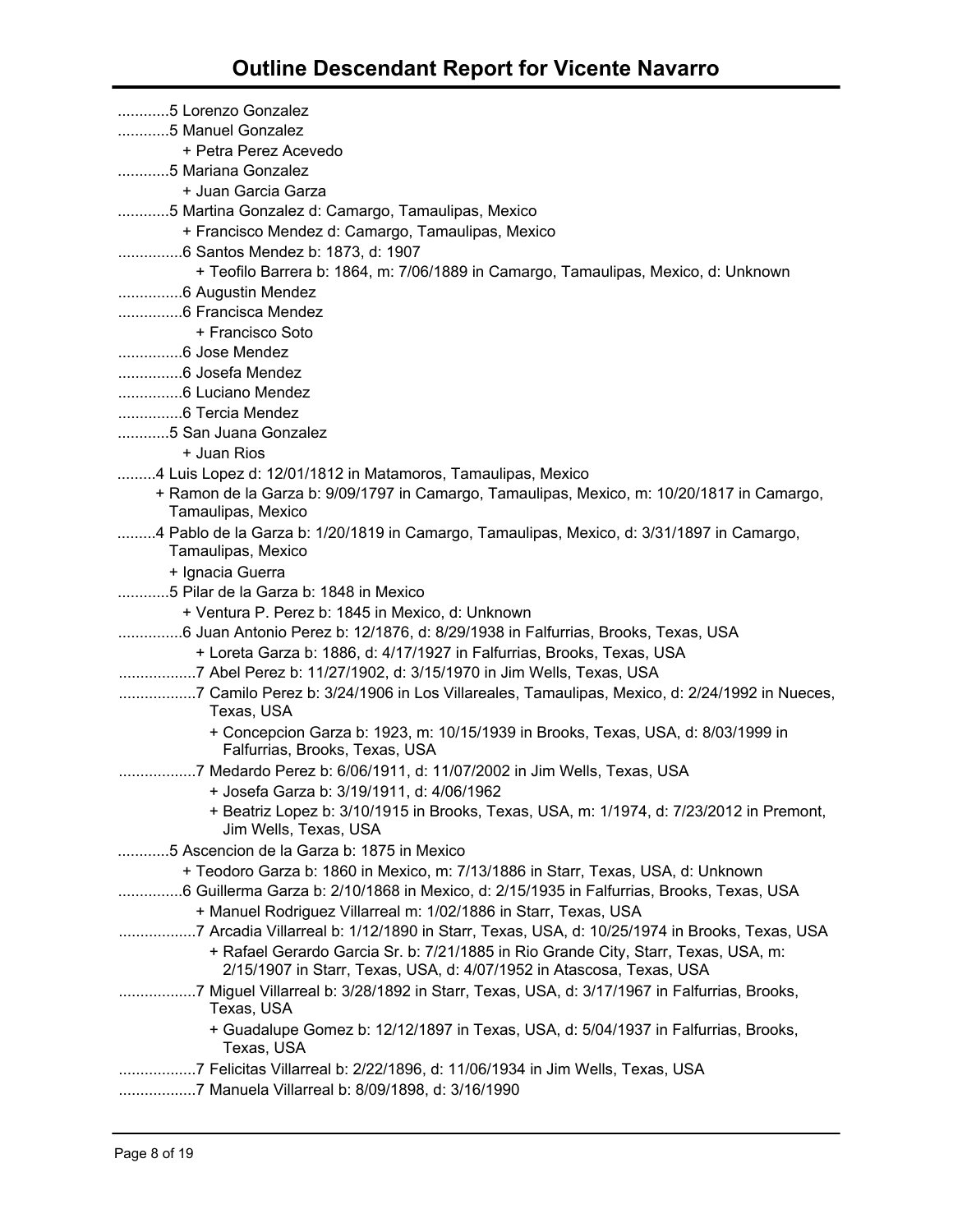| + Louis Ogdee b: 8/09/1900 in San Antonio, Bexar, Texas, USA, m: 1/20/1923 in Brooks,<br>Texas, USA, d: 5/22/1966 in Brooks, Texas, USA                       |
|---------------------------------------------------------------------------------------------------------------------------------------------------------------|
| 7 Benito Villarreal<br>+ Blasa Villarreal                                                                                                                     |
|                                                                                                                                                               |
| + Encarnacion Salinas                                                                                                                                         |
| 6 Loreta Garza b: 1886, d: 4/17/1927 in Falfurrias, Brooks, Texas, USA                                                                                        |
| + Juan Antonio Perez b: 12/1876, d: 8/29/1938 in Falfurrias, Brooks, Texas, USA                                                                               |
| 7 Abel Perez b: 11/27/1902, d: 3/15/1970 in Jim Wells, Texas, USA                                                                                             |
| 7 Camilo Perez b: 3/24/1906 in Los Villareales, Tamaulipas, Mexico, d: 2/24/1992 in Nueces,<br>Texas, USA                                                     |
| + Concepcion Garza b: 1923, m: 10/15/1939 in Brooks, Texas, USA, d: 8/03/1999 in<br>Falfurrias, Brooks, Texas, USA                                            |
| 7 Medardo Perez b: 6/06/1911, d: 11/07/2002 in Jim Wells, Texas, USA                                                                                          |
| + Josefa Garza b: 3/19/1911, d: 4/06/1962                                                                                                                     |
| + Beatriz Lopez b: 3/10/1915 in Brooks, Texas, USA, m: 1/1974, d: 7/23/2012 in Premont,<br>Jim Wells, Texas, USA                                              |
| 6 Victor Garza b: 12/24/1887, d: 3/02/1942 in Jim Wells, Texas, USA                                                                                           |
| + Gregoria Vasquez b: 12/05/1896, m: 11/06/1908 in Starr, Texas, USA, d: 5/20/1991 in Jim<br>Wells, Texas, USA                                                |
| 7 Ramiro Garza b: 12/19/1905, d: 12/19/1925 in Brooks, Texas, USA                                                                                             |
| 7 Concepcion Garza b: 4/12/1913, d: 7/07/1982 in Jim Wells, Texas, USA                                                                                        |
| + Daniel Villarreal b: 7/22/1902, d: 11/22/1977 in Jim Wells, Texas, USA                                                                                      |
|                                                                                                                                                               |
| + Lisandro Saenz b: 12/20/1915 in Falfurrias, Brooks, Texas, USA, d: 12/05/1986 in Jim<br>Wells, Texas, USA                                                   |
| 7 Leonor Garza b: 4/12/1917, d: 8/14/2015                                                                                                                     |
| + Santiago Garza b: 12/30/1915, m: 8/27/1941 in Jim Wells, Texas, USA, d: 12/26/1993                                                                          |
| + Roger K. Brooks m: 6/30/1977 in Brooks, Texas, USA                                                                                                          |
| 7 Celia Garza b: 11/24/1919 in Brooks, Texas, USA, d: 5/23/2016 in Brooks, Texas, USA<br>+ Pedro Hinojosa b: 8/18/1910, d: 9/11/1991 in Jim Wells, Texas, USA |
| 7 Teodoro Garza b: 12/24/1919, d: 5/19/1987 in Jim Wells, Texas, USA                                                                                          |
| + Eliza Moreno                                                                                                                                                |
| + Ida Rodriguez                                                                                                                                               |
| .6 Angela Garza b: 1896                                                                                                                                       |
| 6 Paz Garza b: 5/17/1901 in Rio Grande City, Starr, Texas, USA, d: 8/20/1974 in Hargill,                                                                      |
| Hidalgo, Texas, USA                                                                                                                                           |
| 6 Benancio Garza b: 4/01/1905 in Rio Grande City, Starr, Texas, USA, d: 4/01/1942 in Los<br>Olmos                                                             |
| + Olivia Garza b: 4/12/1905 in Texas, USA, d: 5/15/1939 in Falfurrias, Brooks, Texas, USA                                                                     |
| 7 Ramiro Garza b: 7/26/1928 in Brooks, Texas, USA, d: 2/27/2002<br>+ Idolina Trevino                                                                          |
| + Gonzala Perez b: 1/10/1929 in Duval, Texas, USA                                                                                                             |
| + Jose Carbal                                                                                                                                                 |
| + Homero Severo Hinojosa                                                                                                                                      |
|                                                                                                                                                               |
| + Manuel Garcia                                                                                                                                               |
| 7 Consuelo Garza b: 3/07/1932 in Brooks, Texas, USA                                                                                                           |
| 7 Rafael Garza b: 4/25/1933 in Brooks, Texas, USA                                                                                                             |
|                                                                                                                                                               |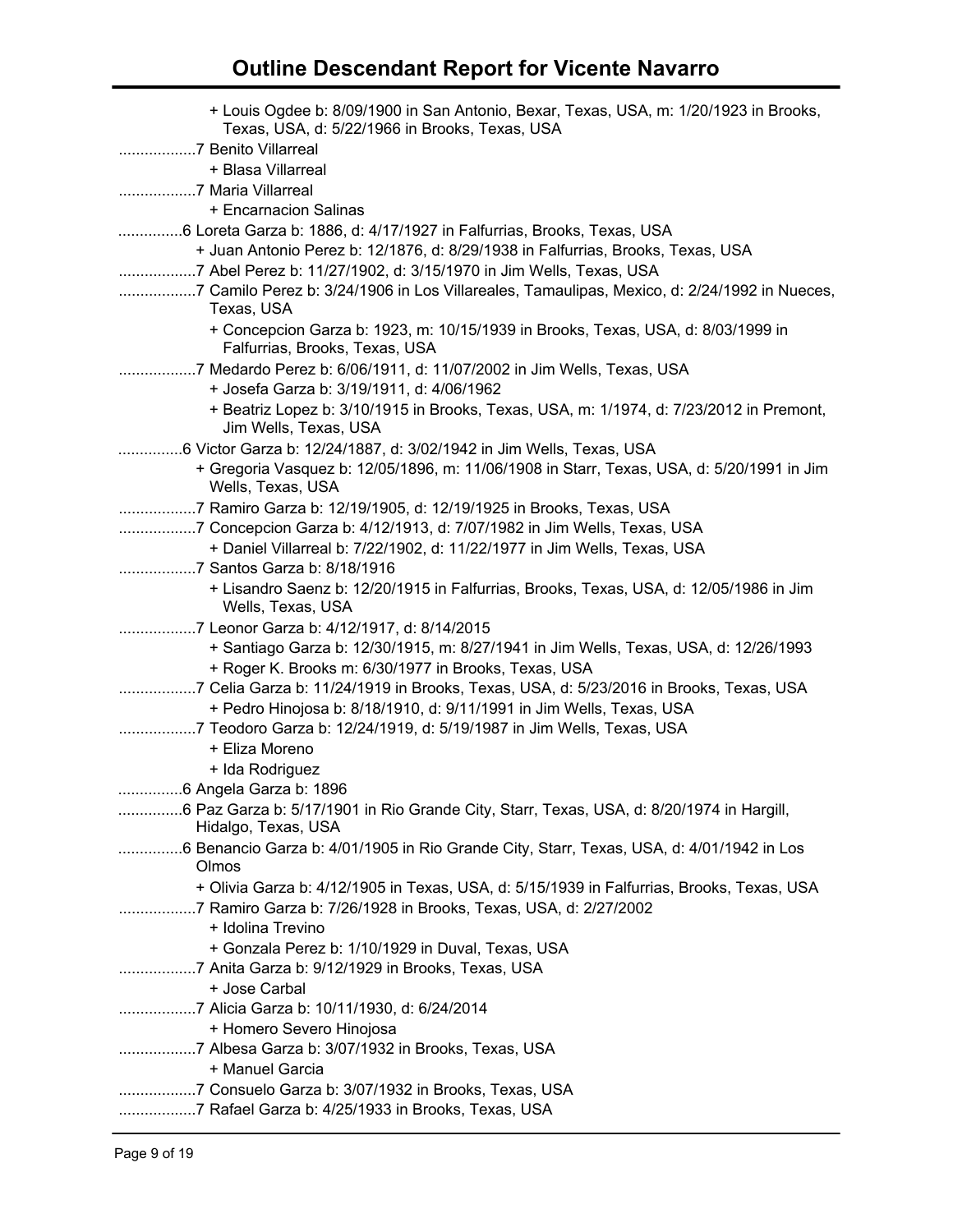| 7 Rodolfo Garza b: 1/29/1935 in Brooks, Texas, USA, d: 3/14/1971 in Nueces, Texas, USA                                                              |
|-----------------------------------------------------------------------------------------------------------------------------------------------------|
| + Ida Rivas                                                                                                                                         |
| 7 Adelfa Garza b: 7/12/1936 in Brooks, Texas, USA, d: 4/09/1965 in Brooks, Texas, USA                                                               |
| + Eusebio Garcia b: 1/15/1924, d: 12/12/2008                                                                                                        |
| 7 Audelia Garza b: 10/19/1937 in Brooks, Texas, USA                                                                                                 |
| + Felix Morales                                                                                                                                     |
|                                                                                                                                                     |
| 5 Damasio de la Garza                                                                                                                               |
| + Josefa Ramirez                                                                                                                                    |
|                                                                                                                                                     |
|                                                                                                                                                     |
|                                                                                                                                                     |
|                                                                                                                                                     |
| 5 Dionicia de la Garza                                                                                                                              |
| 5 Estefana de la Garza                                                                                                                              |
| + Jose Guerrero                                                                                                                                     |
| 5 Gregoria de la Garza                                                                                                                              |
| 5 Donaciano Victor de la Garza                                                                                                                      |
|                                                                                                                                                     |
| + Manuela Mendoza                                                                                                                                   |
| 6 Donaciano de la Garza b: 8/03/1882 in Mexico, d: 2/21/1939 in Brooks, Texas, USA                                                                  |
| + Cruz Vela b: 7/25/1886 in Camargo, Tamaulipas, Mexico, m: 1/28/1905 in Starr, Texas,<br>USA, d: 8/09/1980 in Falfurrias, Brooks, Texas, USA       |
| 7 Loreta Garza b: 12/10/1905 in Texas, USA, d: 11/30/1938 in Brooks, Texas, USA<br>+ Jose A. Lopez                                                  |
| 7 Victor Garza b: 6/20/1907 in Starr, Texas, USA, d: 1/11/1982 in Premont, Jim Wells,<br>Texas, USA                                                 |
| + Jesusa Vargas b: 8/02/1904 in Portland, Nueces, Texas, USA, m: 7/11/1928 in Brooks,<br>Texas, USA, d: 5/21/1979 in Falfurrias, Brooks, Texas, USA |
| 7 Hilario Garza b: 7/15/1909, d: 2/05/1993                                                                                                          |
| + Celestina Garcia b: 5/19/1913, d: 1/15/1949                                                                                                       |
| 7 Manuela Garza b: 5/30/1915 in Starr, Texas, USA, d: 8/10/1996 in Kingsville, Kleberg,                                                             |
| Texas, USA                                                                                                                                          |
| + Jesus Lara b: 2/05/1916 in Realitos, Duval, Texas, USA, m: 12/05/1963 in Brooks,                                                                  |
| Texas, USA                                                                                                                                          |
| 7 Adolio Garza b: 12/12/1917, d: 9/23/1996                                                                                                          |
| + Delfina Quintanilla b: 11/10/1923                                                                                                                 |
| 7 Eloida Garza b: 12/01/1921, d: 1/03/1993                                                                                                          |
|                                                                                                                                                     |
| + Adolio Tijerina b: 1/25/1921, m: 1/19/1941 in Brooks, Texas, USA, d: 12/26/1989                                                                   |
| 7 Concepcion Garza b: 1923, d: 8/03/1999 in Falfurrias, Brooks, Texas, USA                                                                          |
| + Camilo Perez b: 3/24/1906 in Los Villareales, Tamaulipas, Mexico, m: 10/15/1939 in                                                                |
| Brooks, Texas, USA, d: 2/24/1992 in Nueces, Texas, USA                                                                                              |
|                                                                                                                                                     |
|                                                                                                                                                     |
|                                                                                                                                                     |
| 4 Homobono de la Garza b: 1822, d: Unknown                                                                                                          |
| + Josefa Quintanilla m: 6/07/1847 in Cadereyta, Nuevo Leon, Mexico                                                                                  |
| 5 Felipa de la Garza b: Abt. 1844 in Los Indios Ranch, Duval Co., TX, d: 6/12/1900 in Guardado,<br>Nuevo Leon                                       |
| + Manuel Garcia Salinas                                                                                                                             |
| + Andres Lopez Garcia b: Los Indios Ranch, Duval Co., TX                                                                                            |
|                                                                                                                                                     |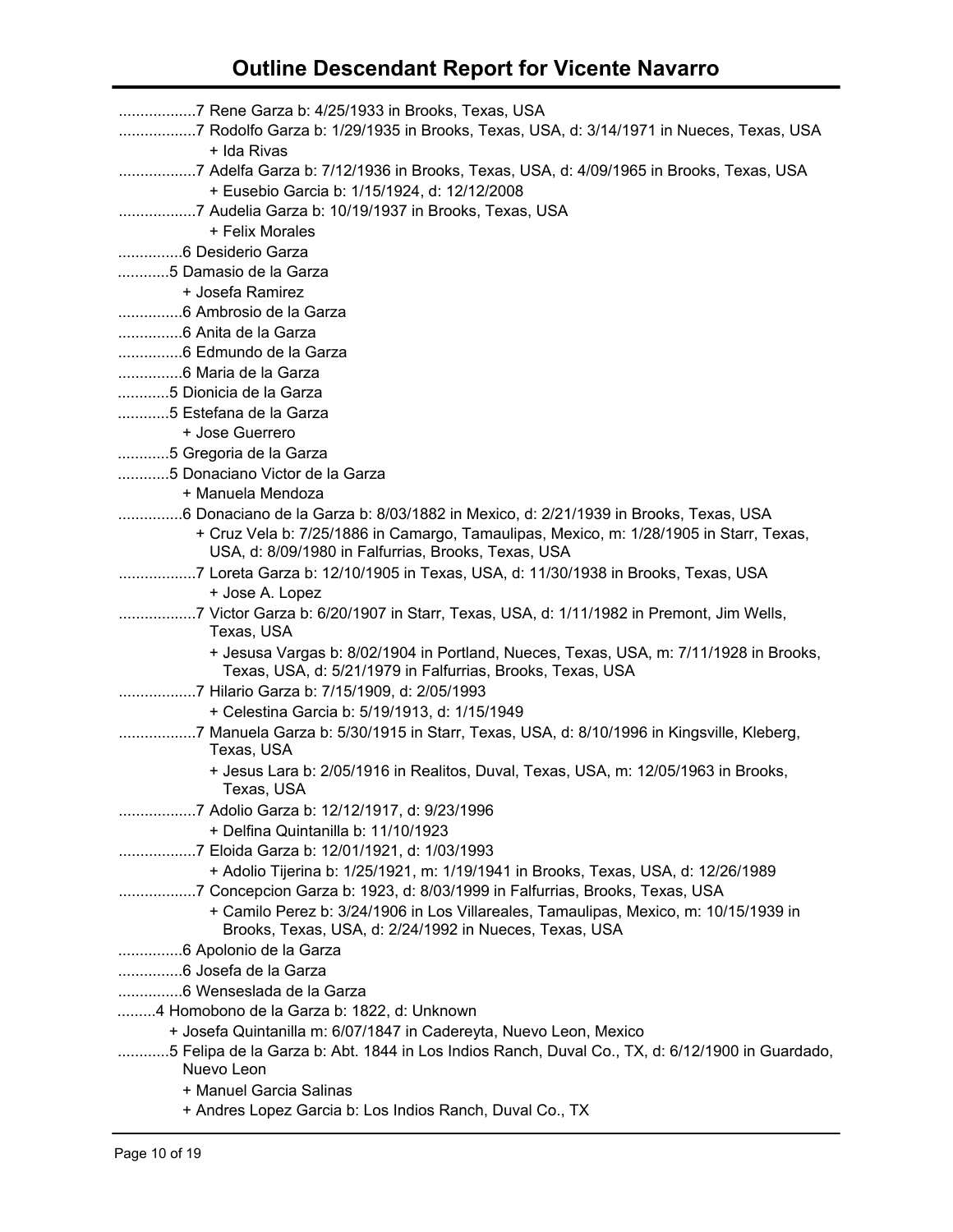| 6 Josefa Garcia b: 3/29/1876 in Los Indios Ranch, Duval Co., TX, d: 11/26/1948 in Cibolo<br>Ranch, Duval Co., TX |
|------------------------------------------------------------------------------------------------------------------|
| + Manuel Garcia Salinas                                                                                          |
|                                                                                                                  |
|                                                                                                                  |
|                                                                                                                  |
| 5 Ysidro Garza b: Abt. 1850 in Mexico, d: 7/14/1922 in Falfurrias, Brooks, Texas, USA                            |
| + Amada Gonzalez b: 1850, d: Unknown                                                                             |
| 6 Amada Garza b: 5/1875 in Texas, USA, d: Unknown                                                                |
| + Francisco Saenz b: 8/24/1874 in Los Olmos, Texas, Usa, d: 10/14/1941 in Brooks, Texas,<br><b>USA</b>           |
| 7 Virginia Saenz b: Abt. 1895, d: 4/17/1896 in Camargo, Tamaulipas, Mexico                                       |
|                                                                                                                  |
| 7 Juan Saenz b: 9/08/1900                                                                                        |
| + Josefina Ramirez b: 9/18/1898, m: 5/07/1933 in Brooks, Texas, USA, d: 3/13/1961                                |
| 7 Eloisa Saenz b: 4/20/1904, d: 3/27/1991 in Jim Wells, Texas, USA                                               |
| + Ramon Navarro Sr. b: 10/04/1897 in Mexico, d: 2/01/1970 in Brooks, Texas, USA                                  |
|                                                                                                                  |
| + Herlinda Garza b: 1/13/1908                                                                                    |
| 7 Vicenta Saenz d: 5/20/1942 in Jim Wells, Texas, USA                                                            |
| + Daniel Ochoa                                                                                                   |
| + Catarina Gutierrez                                                                                             |
| 6 Eusebio Garza b: 10/22/1879 in Texas, USA, d: 10/19/1933 in Brooks, Texas, USA                                 |
| + Maria de los Dolores Salazar b: 4/17/1880 in Jimenez, Tamaulipas, Mexico, d: 12/10/1950                        |
| in Falfurrias, Brooks, Texas, USA                                                                                |
| 7 Maria Guadalupe Garza b: Abt. 1908 in Texas, USA, d: Unknown                                                   |
| + Procopio Guerra b: 7/08/1894 in Texas, USA, m: 9/22/1935 in Brooks, Texas, USA, d:                             |
| 4/04/1993 in Jim Wells, Texas, USA                                                                               |
| 7 Celia Garza b: Abt. 1910, d: Unknown                                                                           |
| + Ramiro Brossig                                                                                                 |
| + Santiago Barrera d: 11/21/1999 in Alice, Jim Wells, Texas, USA                                                 |
| 7 Josefa Garza b: 3/19/1911, d: 4/06/1962                                                                        |
| + Medardo Perez b: 6/06/1911, d: 11/07/2002 in Jim Wells, Texas, USA                                             |
| 7 Rosa Estela Garza b: 8/30/1916 in Brooks, Texas, USA, d: 11/06/1918 in Brooks, Texas,                          |
| <b>USA</b>                                                                                                       |
| 5 Severiano Garza b: 2/20/1856 in Mexico, d: 11/22/1910 in Falfurrias, Starr, Texas, USA                         |
| + Braulia Gonzalez m: 7/31/1878 in Starr, Texas, USA                                                             |
| 6 Homobono Garza b: 10/29/1879 in Roma, Starr, Texas, USA, d: 4/30/1967 in Laredo, Webb,                         |
| Texas, USA                                                                                                       |
| + Maria de Jesus Mendez                                                                                          |
|                                                                                                                  |
| + Nelia Perez                                                                                                    |
| 6 Encarnacion Garza b: 3/08/1893 in Texas, USA, d: 8/29/1960 in Brooks, Texas, USA                               |
| + Fortino Saenz b: 8/18/1882 in Texas, USA, d: 4/19/1955 in Brooks, Texas, USA                                   |
| 7 Fortino Saenz Jr. b: 7/10/1904, d: 1/25/1984                                                                   |
| + Ramona Arguijo                                                                                                 |
| 7 Domingo Saenz b: 12/21/1906, d: 2/23/1993 in Falfurrias, Brooks, Texas, USA                                    |
| + Santos Garza b: 2/07/1907 in Texas, USA, d: 12/28/1972 in Brooks, Texas, USA                                   |
| + Maria de Concho                                                                                                |
| 7 Eliseo Saenz b: 9/03/1908 in Los Olmos, Texas, Usa, d: 12/16/1980 in Goliad, Goliad,                           |
| Texas, USA                                                                                                       |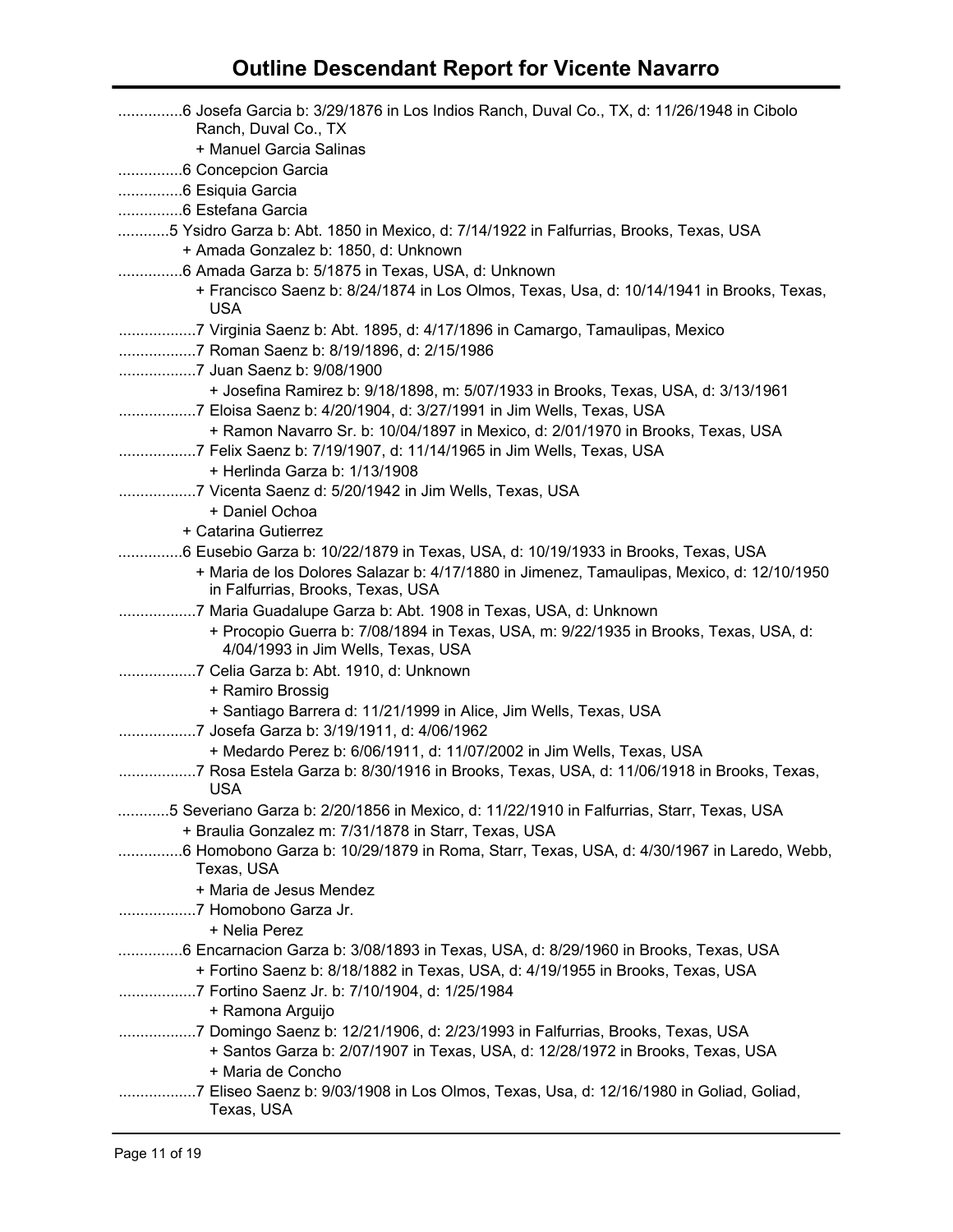| + Manuela Garza b: 3/12/1916, d: 1/14/1988 in Port Lavaca, Calhoun, Texas, USA                                                                                                                     |
|----------------------------------------------------------------------------------------------------------------------------------------------------------------------------------------------------|
| + Ernesto Vera b: 4/08/1905 in Santa Cruz, Duval, TX, USA, m: 6/03/1928, d: 12/15/1991<br>in Nueces, Texas, USA                                                                                    |
| 7 Adan Saenz b: 12/12/1912 in Brooks, Texas, USA, d: 5/12/1964 in Brooks, Texas, USA<br>+ Virginia Garcia b: Abt. 1914 in Jim Wells, Texas, USA, m: 7/03/1935 in Brooks, Texas,<br>USA, d: Unknown |
| 7 Lisandro Saenz b: 12/20/1915 in Falfurrias, Brooks, Texas, USA, d: 12/05/1986 in Jim<br>Wells, Texas, USA                                                                                        |
| + Santos Garza b: 8/18/1916                                                                                                                                                                        |
| + Odilia Martinez                                                                                                                                                                                  |
|                                                                                                                                                                                                    |
| + Trinidad Recio b: 10/30/1921 in General Treviño, Nuevo Leon, Mexico, d: 2/05/2013 in<br>Corpus Christi, Nueces, Texas, USA                                                                       |
| 7 Cristelia Saenz b: 11/24/1922 in Falfurrias, Brooks, Texas, USA, d: 7/24/2005 in Falfurrias,<br>Brooks, Texas, USA                                                                               |
| 7 Eliezar Saenz b: 3/17/1924 in Texas, USA, d: 11/03/1995 in Falfurrias, Brooks, Texas, US                                                                                                         |
| + Estela Garza b: 5/14/1928 in Brooks, Texas, USA, m: 5/14/1947 in Brooks, Texas, USA,<br>d: 1/29/1987 in Jim Wells, Texas, USA                                                                    |
| 7 Robelin Saenz b: 3/26/1926 in Jim Wells, Texas, USA, d: 11/01/1941 in Alice, Jim Wells,                                                                                                          |
| Texas, USA                                                                                                                                                                                         |
| 7 Rubin Saenz b: 3/26/1926                                                                                                                                                                         |
| + Rafaela Moreno b: 10/1862 in Mexico, m: 6/26/1887, d: Unknown                                                                                                                                    |
| 5 Ascencion de la Garza b: Abt. 1862 in Mexico, d: Unknown                                                                                                                                         |
| 5 Juan Garza                                                                                                                                                                                       |
| 5 Gregorio de la Garza                                                                                                                                                                             |
| 5 Dionicia de la Garza                                                                                                                                                                             |
| 5 Pilar de la Garza                                                                                                                                                                                |
| 5 Estefania de la Garza                                                                                                                                                                            |
| 5 Damacio de la Garza                                                                                                                                                                              |
| 5 Donaciano de la Garza                                                                                                                                                                            |
| + Antonia Garcia b: 1830, d: Unknown                                                                                                                                                               |
| 5 Josefa Garcia Garza                                                                                                                                                                              |
| + Eulalio Elizondo                                                                                                                                                                                 |
|                                                                                                                                                                                                    |
| 4 Francisco de la Garza b: 1825                                                                                                                                                                    |
| + Estefana Lopez b: 1824, d: 1/01/1831 in Mier, Tamaulipas, Mexico                                                                                                                                 |
| 5 Ramona de la Garza b: 1851 in Mexico, d: 1892 in Jim Wells, Texas, USA                                                                                                                           |
| + Emeterio Saenz b: 3/04/1844 in Agualeguas, Nuevo Leon, Mexico, d: 4/11/1911 in Jim Wells,<br>Texas, USA                                                                                          |
| 6 Gerarda Saenz b: 5/1862 in Mexico, d: 7/26/1948 in Brooks, Texas, USA                                                                                                                            |
| + Juan Nepomuceno Galindo b: 6/07/1865 in Mexico, d: 3/26/1920 in Alice, Jim Wells,<br>Texas, USA                                                                                                  |
| 7 Teodora Galindo b: 12/01/1889 in Texas, USA, d: 1/22/1962 in Falfurrias, Brooks, Texas,<br><b>USA</b>                                                                                            |
| + Miguel Castellano b: 9/29/1881 in Zapata, Texas, USA, m: 9/30/1920 in Brooks, Texas,<br>USA, d: 5/25/1965 in Brooks, Texas, USA                                                                  |
| 7 Dolores Galindo b: 1890 in Texas, USA, d: Unknown                                                                                                                                                |
| 7 Victoria Galindo b: 6/06/1890 in Brooks, Texas, USA, d: 6/11/1949 in Brooks, Texas, USA                                                                                                          |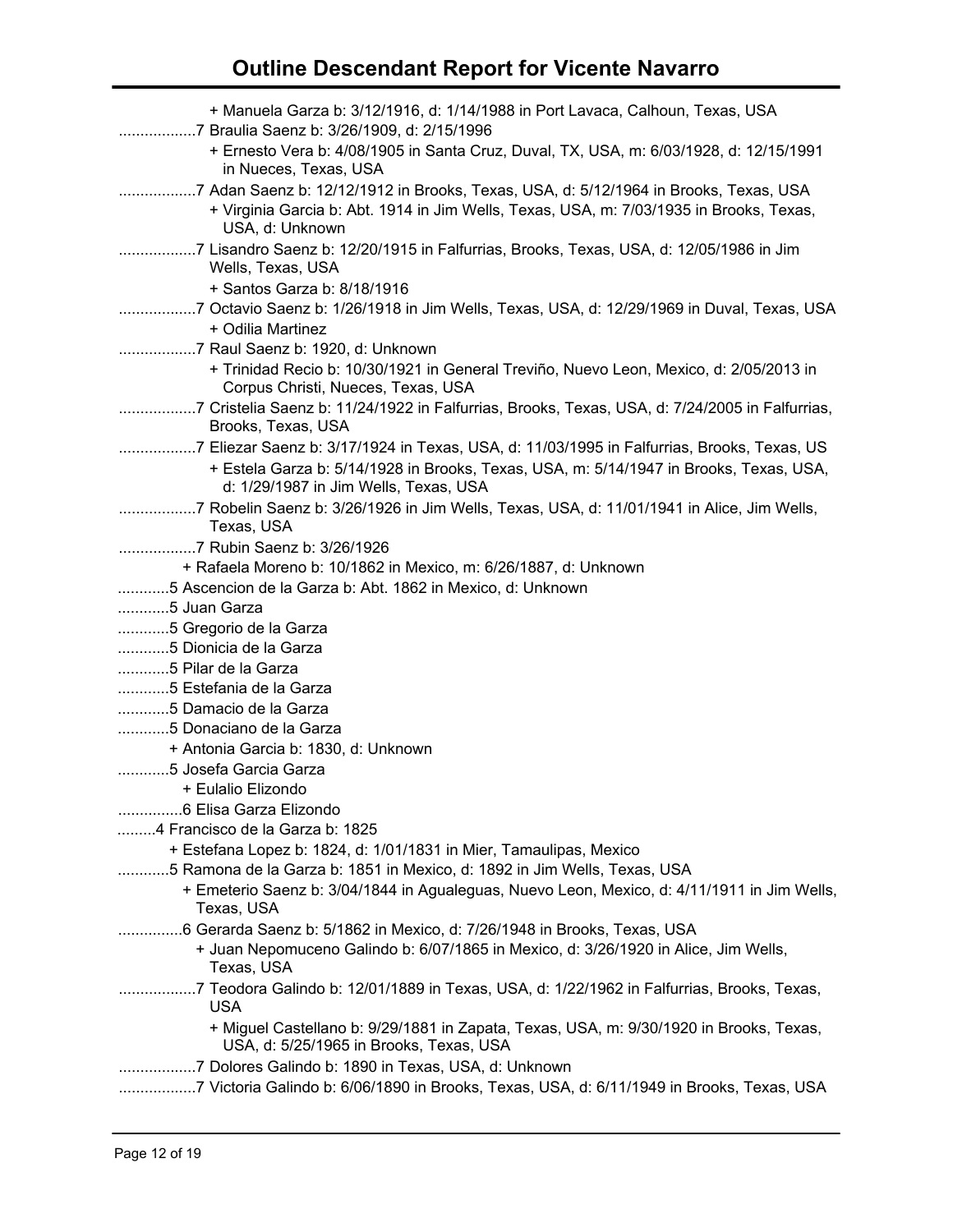| Texas, USA                                                                                                                                                                                    |
|-----------------------------------------------------------------------------------------------------------------------------------------------------------------------------------------------|
| + Bernarda Vela b: 8/24/1893 in Texas, USA, d: 2/25/1991 in Brooks, Texas, USA<br>7 Emiliano Galindo b: 8/08/1898 in Los Olmos, Texas, Usa, d: 1/20/1970 in Falfurrias,<br>Brooks, Texas, USA |
| + Leonor Canales b: 2/21/1909 in Escobares, Starr, Texas, USA, m: 1/13/1936 in Brooks,<br>Texas, USA, d: 9/26/2001 in Jim Wells, Texas, USA                                                   |
| 7 Juan N. Galindo Jr. b: 9/08/1900 in Brooks, Texas, USA, d: 1/08/1973 in Falfurrias, Brooks,<br>Texas, USA                                                                                   |
| + Remigia Barrera b: 12/12/1897 in Los Olmos, Texas, Usa, d: 5/09/1954 in Corpus Christi,<br>Nueces, Texas, USA                                                                               |
| + Hortencia Garcia b: Abt. 1905                                                                                                                                                               |
| 7 Rodolfo Galindo b: 3/08/1902 in Brooks, Texas, USA, d: 12/05/1970 in Brooks, Texas, USA                                                                                                     |
| + Fidela Garcia b: 2/05/1901, m: 9/07/1936 in Brooks, Texas, USA, d: 12/28/1985 in<br>Brooks, Texas, USA                                                                                      |
| 7 Gerarda Galindo b: 1904 in Texas, USA, d: Unknown                                                                                                                                           |
| 7 Jose Maria Galindo b: 3/10/1907, d: 3/10/1983 in Alice, Jim Wells, Texas, USA                                                                                                               |
| + Margarita Talamantes b: 4/01/1914, m: 8/31/1934                                                                                                                                             |
| 7 Flerida Galindo b: 11/24/1909, d: 6/20/2002                                                                                                                                                 |
| 7 Olivia Galindo b: 8/14/1912 in Los Olmos, Texas, Usa, d: 7/09/1998                                                                                                                          |
| + Gilberto Gonzalez b: 3/16/1912, m: Aft. 1936, d: 5/04/1996 in Premont, Jim Wells, Texas,<br><b>USA</b>                                                                                      |
| 6 Cecilio Saenz b: Abt. 1873 in Mexico, d: 12/13/1937 in Camargo, Tamaulipas, Mexico                                                                                                          |
| 6 Francisco Saenz b: 8/24/1874 in Los Olmos, Texas, Usa, d: 10/14/1941 in Brooks, Texas,<br><b>USA</b>                                                                                        |
| + Amada Garza b: 5/1875 in Texas, USA, d: Unknown                                                                                                                                             |
| 7 Virginia Saenz b: Abt. 1895, d: 4/17/1896 in Camargo, Tamaulipas, Mexico                                                                                                                    |
| 7 Roman Saenz b: 8/19/1896, d: 2/15/1986                                                                                                                                                      |
| 7 Juan Saenz b: 9/08/1900                                                                                                                                                                     |
| + Josefina Ramirez b: 9/18/1898, m: 5/07/1933 in Brooks, Texas, USA, d: 3/13/1961                                                                                                             |
| 7 Eloisa Saenz b: 4/20/1904, d: 3/27/1991 in Jim Wells, Texas, USA                                                                                                                            |
| + Ramon Navarro Sr. b: 10/04/1897 in Mexico, d: 2/01/1970 in Brooks, Texas, USA                                                                                                               |
|                                                                                                                                                                                               |
| + Herlinda Garza b: 1/13/1908                                                                                                                                                                 |
| 7 Vicenta Saenz d: 5/20/1942 in Jim Wells, Texas, USA                                                                                                                                         |
| + Daniel Ochoa                                                                                                                                                                                |
| 6 Cecilia Saenz b: 12/02/1876 in Starr, Texas, USA, d: 2/26/1965 in Brooks, Texas, USA                                                                                                        |
| + Lazaro Rosales Lopez b: 4/09/1860, d: 12/13/1925                                                                                                                                            |
| 6 Eloisa Saenz b: 10/07/1880 in Texas, USA, d: 4/14/1965 in Corpus Christi, Nueces, Texas,<br><b>USA</b>                                                                                      |
| 6 Fortino Saenz b: 8/18/1882 in Texas, USA, d: 4/19/1955 in Brooks, Texas, USA                                                                                                                |
| + Encarnacion Garza b: 3/08/1893 in Texas, USA, d: 8/29/1960 in Brooks, Texas, USA                                                                                                            |
| 7 Fortino Saenz Jr. b: 7/10/1904, d: 1/25/1984                                                                                                                                                |
| + Ramona Arguijo                                                                                                                                                                              |
| 7 Domingo Saenz b: 12/21/1906, d: 2/23/1993 in Falfurrias, Brooks, Texas, USA                                                                                                                 |
| + Santos Garza b: 2/07/1907 in Texas, USA, d: 12/28/1972 in Brooks, Texas, USA                                                                                                                |
| + Maria de Concho                                                                                                                                                                             |
| 7 Eliseo Saenz b: 9/03/1908 in Los Olmos, Texas, Usa, d: 12/16/1980 in Goliad, Goliad,<br>Texas, USA                                                                                          |
| + Manuela Garza b: 3/12/1916, d: 1/14/1988 in Port Lavaca, Calhoun, Texas, USA                                                                                                                |
| 7 Braulia Saenz b: 3/26/1909, d: 2/15/1996                                                                                                                                                    |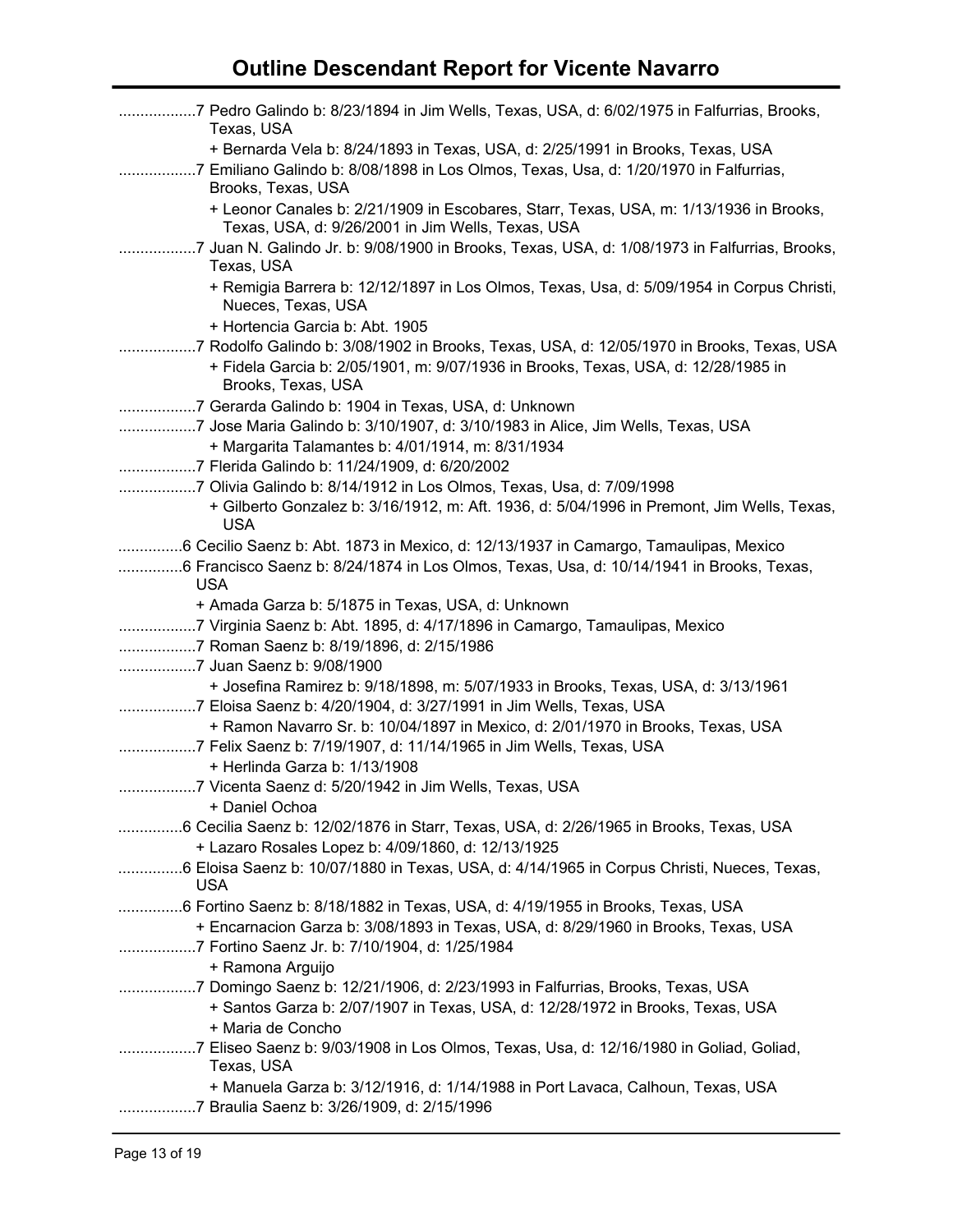| + Ernesto Vera b: 4/08/1905 in Santa Cruz, Duval, TX, USA, m: 6/03/1928, d: 12/15/1991<br>in Nueces, Texas, USA                                                                                                               |  |
|-------------------------------------------------------------------------------------------------------------------------------------------------------------------------------------------------------------------------------|--|
| 7 Adan Saenz b: 12/12/1912 in Brooks, Texas, USA, d: 5/12/1964 in Brooks, Texas, USA<br>+ Virginia Garcia b: Abt. 1914 in Jim Wells, Texas, USA, m: 7/03/1935 in Brooks, Texas,<br>USA, d: Unknown                            |  |
| 7 Lisandro Saenz b: 12/20/1915 in Falfurrias, Brooks, Texas, USA, d: 12/05/1986 in Jim<br>Wells, Texas, USA<br>+ Santos Garza b: 8/18/1916                                                                                    |  |
| 7 Octavio Saenz b: 1/26/1918 in Jim Wells, Texas, USA, d: 12/29/1969 in Duval, Texas, USA<br>+ Odilia Martinez                                                                                                                |  |
| 7 Raul Saenz b: 1920, d: Unknown<br>+ Trinidad Recio b: 10/30/1921 in General Treviño, Nuevo Leon, Mexico, d: 2/05/2013 in<br>Corpus Christi, Nueces, Texas, USA                                                              |  |
| 7 Cristelia Saenz b: 11/24/1922 in Falfurrias, Brooks, Texas, USA, d: 7/24/2005 in Falfurrias,<br>Brooks, Texas, USA                                                                                                          |  |
| 7 Eliezar Saenz b: 3/17/1924 in Texas, USA, d: 11/03/1995 in Falfurrias, Brooks, Texas, US<br>+ Estela Garza b: 5/14/1928 in Brooks, Texas, USA, m: 5/14/1947 in Brooks, Texas, USA,<br>d: 1/29/1987 in Jim Wells, Texas, USA |  |
| 7 Robelin Saenz b: 3/26/1926 in Jim Wells, Texas, USA, d: 11/01/1941 in Alice, Jim Wells,<br>Texas, USA                                                                                                                       |  |
| 7 Rubin Saenz b: 3/26/1926                                                                                                                                                                                                    |  |
| 6 Asencion Saenz b: 8/15/1884, d: 12/08/1971 in Jim Wells, Texas, USA                                                                                                                                                         |  |
| 6 Anacleto Saenz b: 3/26/1885 in Starr, Texas, USA, d: 12/20/1947 in Brooks, Texas, USA                                                                                                                                       |  |
| + Fidela Perez b: 7/20/1890, d: 6/25/1972 in Jim Wells, Texas, USA                                                                                                                                                            |  |
| 7 Benito Saenz b: 1/05/1909 in Starr, Texas, USA, d: 1/06/1965 in Falfurrias, Brooks, Texas,<br><b>USA</b>                                                                                                                    |  |
| + Elsie Pearl Townsend b: 6/08/1919 in Brooks, Texas, USA, m: 9/19/1936 in Brooks,<br>Texas, USA, d: 5/19/1996 in Nueces, Texas, USA                                                                                          |  |
|                                                                                                                                                                                                                               |  |
| + Ernesto Vasquez                                                                                                                                                                                                             |  |
| 7 Elvira Saenz b: 1/05/1915, d: 11/16/2006                                                                                                                                                                                    |  |
| + Jesus Garcia b: 2/04/1908 in Texas, USA, d: 10/28/1993 in Jim Wells, Texas, USA<br>7 Delia Saenz b: 5/28/1916 in Texas, USA, d: 1/16/1938 in Jim Wells, Texas, USA                                                          |  |
| 7 Alfredo Saenz b: 10/31/1925 in Falfurrias, Brooks, Texas, USA, d: 9/19/2017 in Harlingen,<br>Cameron, Texas, USA                                                                                                            |  |
| + Idolina Villarreal b: 1/17/1926 in La Gloria, Jim Wells, Texas, m: 12/08/1946 in Brooks,<br>Texas, USA                                                                                                                      |  |
| 6 Rumalda Saenz b: 2/05/1887 in Texas, USA, d: 7/10/1956 in Brooks, Texas, USA                                                                                                                                                |  |
| + Juan Gonzalez Jr. b: 7/24/1893 in Rio Grande City, Starr, Texas, USA, d: 4/17/1950 in<br>Brooks, Texas, USA                                                                                                                 |  |
| 7 Elida Gonzalez                                                                                                                                                                                                              |  |
| 7 Ruperto Gonzalez Sr.                                                                                                                                                                                                        |  |
| + Lucia Isassi b: 5/26/1920 in Laredo, Webb, Texas, USA                                                                                                                                                                       |  |
| 4 Hilario de la Garza b: Abt. 1829, d: 10/15/1883 in Camargo, Tamaulipas, Mexico                                                                                                                                              |  |
| + Francisca Vasquez                                                                                                                                                                                                           |  |
| 5 Cosme Garza b: 5/1851 in Camargo, Tamaulipas, Mexico                                                                                                                                                                        |  |
| + Silberia Ramona Lopez b: 4/1852 in Camargo, Tamaulipas, Mexico, d: 12/14/1939 in<br>Camargo, Tamaulipas, Mexico                                                                                                             |  |
| .6 Nicolas Garza b: 3/03/1869 in Camargo, Tamaulipas, Mexico, d: 3/14/1936 in Brooks, Texas,<br>.<br><b>USA</b>                                                                                                               |  |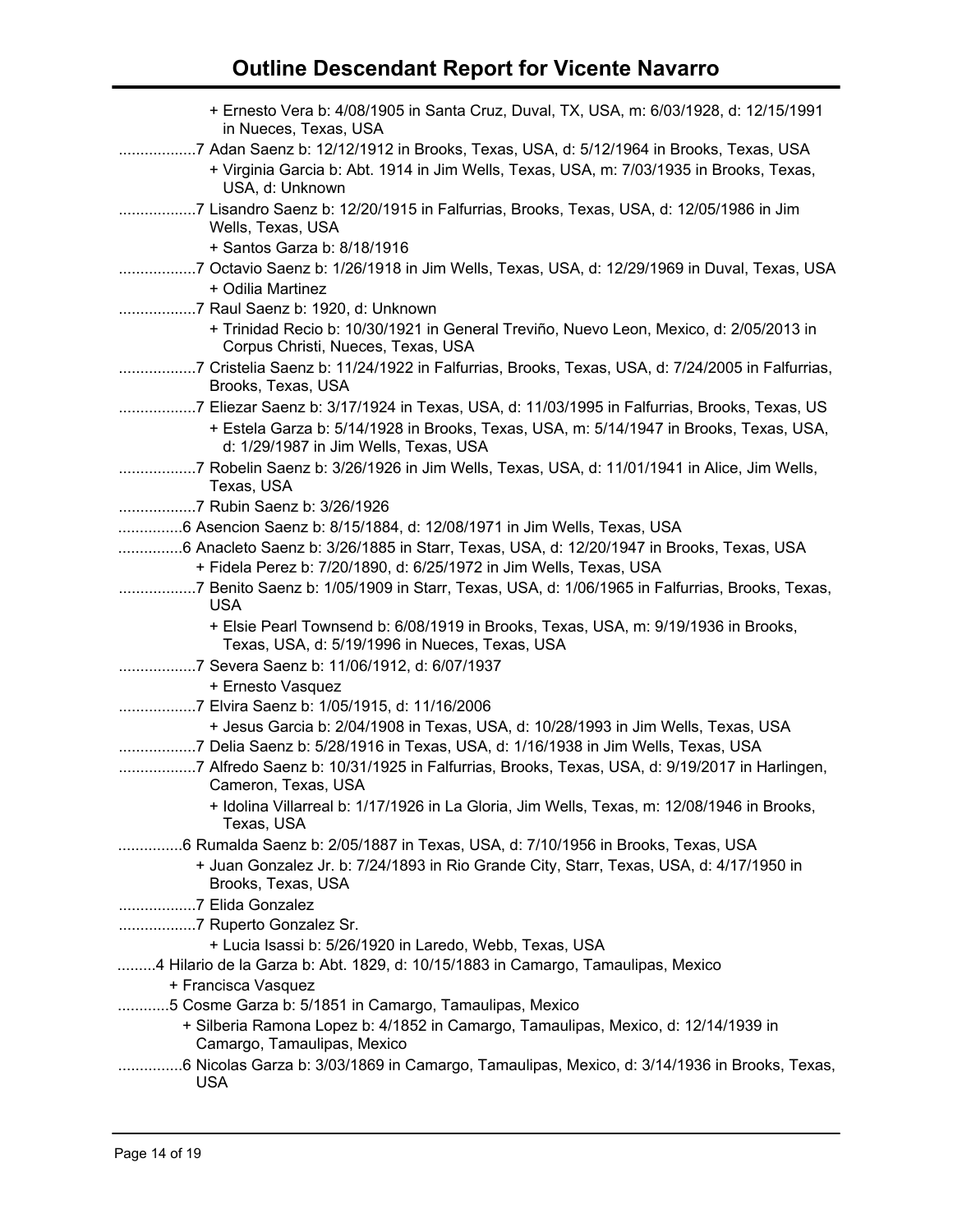| + Juliana Galindo b: 1/10/1869 in Los Olmos, Texas, Usa, d: 10/09/1946 in Jim Wells, Texas,<br><b>USA</b>                            |
|--------------------------------------------------------------------------------------------------------------------------------------|
| 7 Fortunato Garza b: 10/03/1897, d: 11/07/1982                                                                                       |
| + Maria Cruz Lopez                                                                                                                   |
| 7 Cosme Garza b: 5/04/1904 in Brooks, Texas, USA, d: 10/30/1969 in Brooks, Texas, USA                                                |
| + Esperanza Rodriguez b: 2/09/1909, d: 7/15/1987 in Jim Wells, Texas, USA                                                            |
| 7 Santos Garza b: 2/07/1907 in Texas, USA, d: 12/28/1972 in Brooks, Texas, USA                                                       |
| + Domingo Saenz b: 12/21/1906, d: 2/23/1993 in Falfurrias, Brooks, Texas, USA                                                        |
| 7 Nicolas Garza Jr. b: 2/01/1908, d: 5/16/1982 in Jim Wells, Texas, USA                                                              |
| + Consuelo Garza b: 9/19/1909                                                                                                        |
| 7 Estefana Garza b: 10/26/1910, d: 2/08/1982                                                                                         |
| + Guilebaldo Longoria b: 12/30/1901 in Brooks, Texas, USA, m: 8/24/1925 in Starr, Texas,<br>USA, d: 11/19/1971 in Brooks, Texas, USA |
| + Reyes Telles b: 2/03/1894 in Rio Grande City, Starr, Texas, USA, d: 1/03/1978 in<br>Falfurrias, Brooks, Texas, USA                 |
| 7 Marcos Garza b: 2/03/1918, d: 11/02/1995                                                                                           |
| + Domitila Gonzalez b: 9/09/1909, d: 1/29/1994 in Falfurrias, Brooks, Texas, USA                                                     |
| 7 Leonor Garza b: 1920                                                                                                               |
| + Magdaleno Dimas                                                                                                                    |
| 7 Juan Garza b: 1922                                                                                                                 |
| + Guadalupe Benavides                                                                                                                |
| 7 Daniel Garza b: 9/03/1923 in Brooks, Texas, USA, d: 12/14/2010 in Kingsville, Kleberg,<br>Texas, USA                               |
| + Leonor Longoria b: 9/10/1927, m: 4/19/1944 in Brooks, Texas, USA, d: 4/16/1990                                                     |
| 7 Inez Garza b: 1/21/1926, d: 5/28/1928 in Falfurrias, Brooks, Texas, USA                                                            |
| 7 Nicolas Garza b: 7/18/1928, d: 9/07/1989                                                                                           |
| + Emma Hinojosa b: 9/12/1928 in Miguel Aleman, Tamaulipas, Mexico, d: 12/25/2014 in<br>Waco                                          |
| 7 Leonel Garza b: 2/05/1931, d: 9/15/2014                                                                                            |
| + [unknown spouse]                                                                                                                   |
| 7 Tomasa Garza b: 2/03/1896, d: 10/12/1973                                                                                           |
| + Romulo Mendoza b: 2/10/1893, d: 7/31/1967                                                                                          |
| 7 Miguel Garza b: 9/16/1899 in Texas, USA, d: 11/16/1943 in Brooks, Texas, USA                                                       |
| + Guadalupe Camarillo                                                                                                                |
| 6 Ambrocio Garza Sr. b: Abt. 1877 in Los Olmos, Texas, Usa, d: Unknown                                                               |
| + Narcisa Lopez m: 8/10/1894 in Duval, Texas, USA                                                                                    |
| 7 Eloisa Garza b: 2/22/1894 in Texas, USA, d: 4/25/1924 in Falfurrias, Brooks, Texas, USA                                            |
| + Catarino Aguilar b: 11/25/1891 in Texas, USA, d: 6/16/1963 in Corpus Christi, Nueces,<br>Texas, USA                                |
| 7 Ambrosio Garza Jr. b: 6/25/1895 in San Diego, Duval, Texas, USA, d: 9/10/1973 in Brooks,<br>Texas, USA                             |
| + Josefina Gonzalez b: 3/19/1893, m: 12/11/1915 in Brooks, Texas, USA, d: 2/16/1970                                                  |
| + Matilde Salinas b: 1907, d: Unknown                                                                                                |
| 6 Ramon Garza b: 2/1877 in Mexico, d: 8/29/1926 in Brooks, Texas, USA                                                                |
| + Rosa Ramirez b: 1874 in Falfurrias, Brooks, Texas, USA, d: 1/04/1941 in Falfurrias,                                                |
| Brooks, Texas, USA                                                                                                                   |
| 7 Isabel Garza b: 10/23/1900, d: 12/28/1970                                                                                          |
|                                                                                                                                      |
| 7 Alonzo Garza b: 10/12/1903, d: 9/01/1942                                                                                           |
|                                                                                                                                      |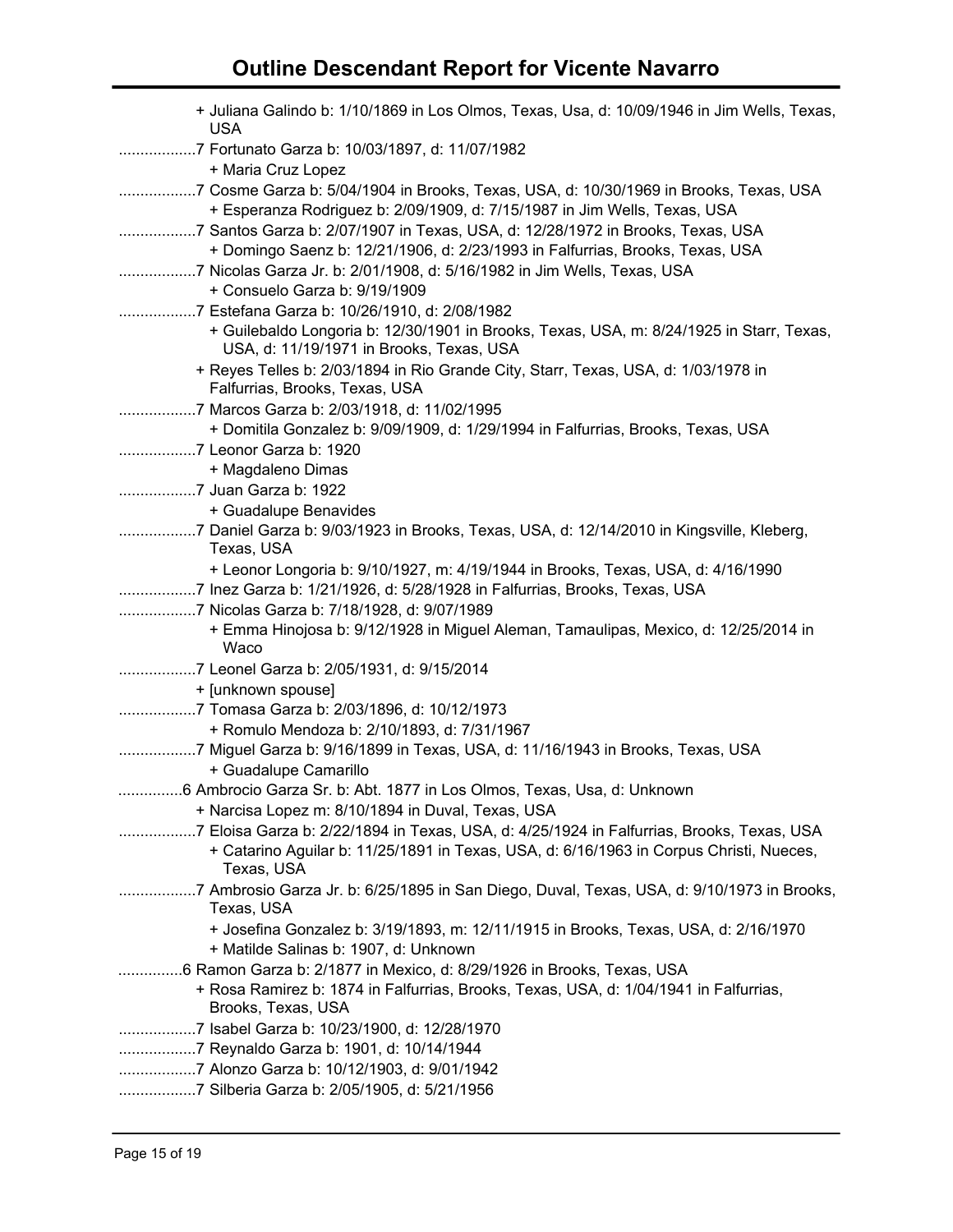| + Tomas Mendez b: 12/21/1907 in Webb, Texas, USA, m: 9/17/1925 in Brooks, Texas,                                                                                                                                      |
|-----------------------------------------------------------------------------------------------------------------------------------------------------------------------------------------------------------------------|
| USA, d: 6/14/1964 in Brooks, Texas, USA                                                                                                                                                                               |
| 7 Ambrosio Garza b: 5/15/1907, d: 1/29/1929                                                                                                                                                                           |
| 7 Maria Garza b: 10/06/1908 in Realitos, Duval, Texas, USA, d: 4/27/1972 in Brooks, Texas,<br><b>USA</b>                                                                                                              |
| + Teodoro Olivarez b: 7/12/1898 in Rio Grande City, Starr, Texas, USA, m: 3/10/1928 in<br>Brooks, Texas, USA, d: 4/07/1985 in Falfurrias, Brooks, Texas, USA                                                          |
| 7 Alejandro Garza                                                                                                                                                                                                     |
| 6 Margarito Garza b: 6/1881, d: 9/09/1934 in Alice, Jim Wells, Texas, USA                                                                                                                                             |
| + [unknown spouse]                                                                                                                                                                                                    |
| 7 Lydia Garza b: 1/28/1926 in Brooks, Texas, USA, d: 2/09/1990<br>+ Pedro Chavera b: 8/29/1923 in La Copita, Duval, Texas, USA, m: 2/03/1946 in Brooks,<br>Texas, USA, d: 2/26/1977 in Falfurrias, Brooks, Texas, USA |
| 7 Olga Garza b: 4/03/1928 in Duval, Texas, USA, d: 12/18/2005                                                                                                                                                         |
| + Adolio Lozano b: 5/05/1926, d: 2004                                                                                                                                                                                 |
| 7 Alfredo Garza b: 1/09/1930 in Brooks, Texas, USA, d: 12/09/1997 in Falfurrias, Brooks,<br>Texas, USA                                                                                                                |
| + Yolanda Tijerina b: 7/31/1937 in Karnes, Texas, USA, d: 6/23/1998 in Falfurrias, Brooks,<br>Texas, USA                                                                                                              |
| 7 Cristelia Garza b: 11/19/1931 in Brooks, Texas, USA, d: 7/21/2012 in Lytle, Atascosa,<br>Texas, USA                                                                                                                 |
| + Ricardo Regalado b: 3/05/1936 in Texas, USA, d: 10/07/2003 in Falfurrias, Brooks,<br>Texas, USA                                                                                                                     |
| 6 Genoveva Garza b: 1/03/1884 in Texas, USA, d: 10/19/1968 in Brooks, Texas, USA                                                                                                                                      |
| + Donaciano Longoria b: 5/14/1878 in Mexico, m: 2/16/1901 in Duval, Texas, USA, d:<br>12/13/1945 in Jim Wells, Texas, USA                                                                                             |
| 7 Guilebaldo Longoria b: 12/30/1901 in Brooks, Texas, USA, d: 11/19/1971 in Brooks, Texas,<br><b>USA</b>                                                                                                              |
| + Estefana Garza b: 10/26/1910, m: 8/24/1925 in Starr, Texas, USA, d: 2/08/1982                                                                                                                                       |
| 6 Hilario Garza b: 6/10/1893 in Camargo, Tamaulipas, Mexico, d: 12/29/1941 in Alice, Jim                                                                                                                              |
| Wells, Texas, USA                                                                                                                                                                                                     |
| + Petra Palacios b: 5/30/1910 in Concepcion, Duval, Texas, USA, d: 1/12/1979 in Falfurrias,<br>Brooks, Texas, USA                                                                                                     |
| 7 Beatriz Garza b: 8/09/1906, d: 8/26/1991 in Jim Wells, Texas, USA                                                                                                                                                   |
| + Rudy Ramirez                                                                                                                                                                                                        |
| 7 Celia Garza b: Abt. 1913, d: 11/21/2001 in Kleberg, Texas, USA<br>+ Federico Garcia                                                                                                                                 |
| 7 Dora Garza b: 1915                                                                                                                                                                                                  |
| 7 Ofilia Garza b: 1920                                                                                                                                                                                                |
| + Vicente Benavides                                                                                                                                                                                                   |
| 7 Ramon Garza b: 5/25/1928                                                                                                                                                                                            |
| + Ofilia Gonzalez b: 8/06/1928, d: 3/06/2008                                                                                                                                                                          |
|                                                                                                                                                                                                                       |
| + Aminta Martinez b: 3/12/1924, d: 3/23/2003                                                                                                                                                                          |
|                                                                                                                                                                                                                       |
| 7 Maria Garza b: 1935                                                                                                                                                                                                 |
|                                                                                                                                                                                                                       |
| 7 Emma Garza b: Abt. 1937, d: 12/01/2010                                                                                                                                                                              |
| + Adan Moreno                                                                                                                                                                                                         |
| 7 Melba Flora Garza b: 11/24/1939 in Duval, Texas, USA                                                                                                                                                                |
| 7 Hilario Garza Jr. b: 2/01/1941 in Duval, Texas, USA, d: 2005                                                                                                                                                        |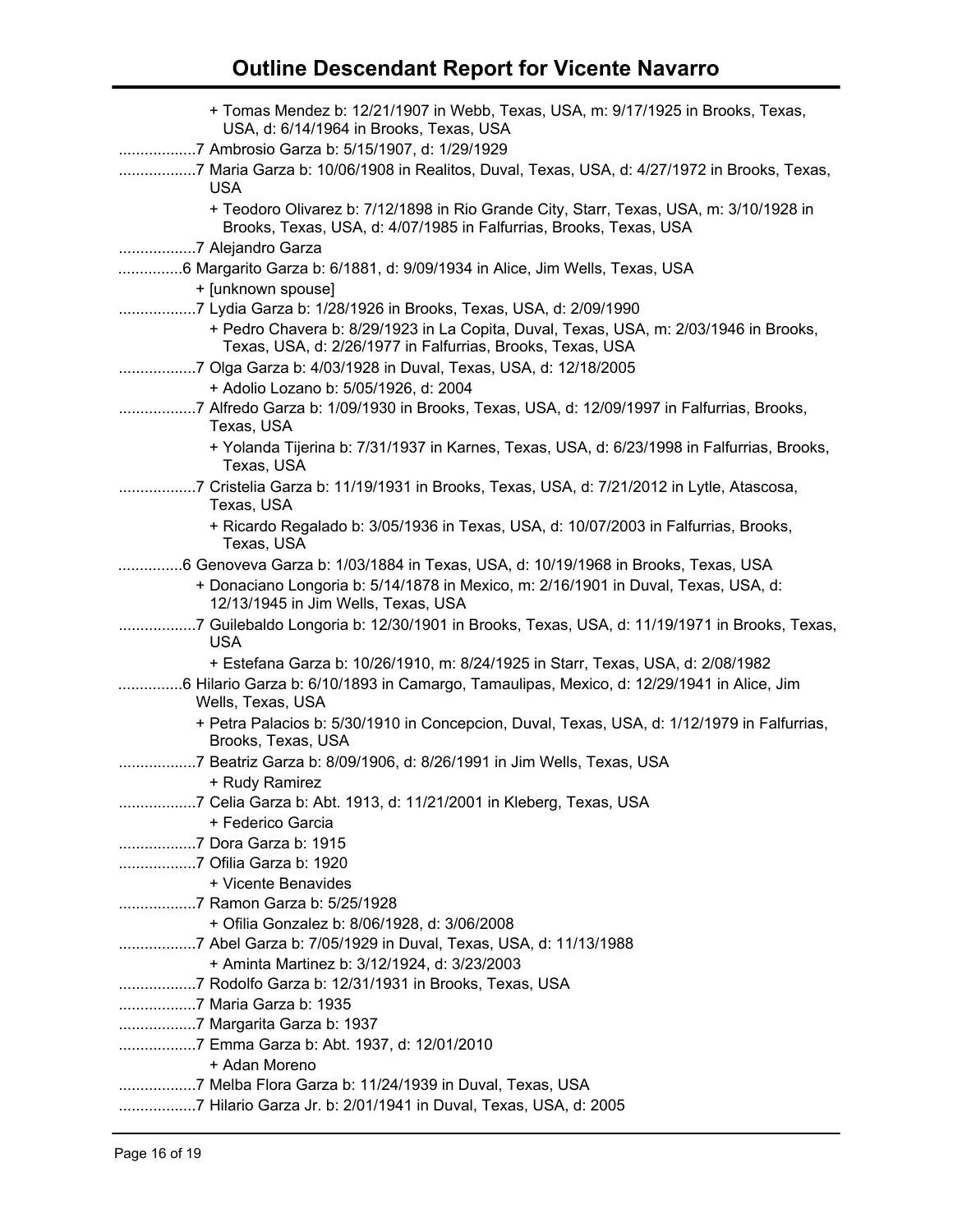| 7 Graciela Garza b: 4/02/1942 in Duval, Texas, USA<br>7 Gracido Garza b: 4/02/1942 in Duval, Texas, USA<br>6 Sara Regina Garza b: 2/02/1894 in Los Olmos, Texas, Usa, d: 7/17/1955 in Corpus Christi,<br>Nueces, Texas, USA                                                                                                                                                                                                                                                                                |
|------------------------------------------------------------------------------------------------------------------------------------------------------------------------------------------------------------------------------------------------------------------------------------------------------------------------------------------------------------------------------------------------------------------------------------------------------------------------------------------------------------|
| 5 Santos de la Garza<br>+ Gaspar Canales                                                                                                                                                                                                                                                                                                                                                                                                                                                                   |
| 4 Guadalupe de la Garza b: 2/21/1831 in Mexico, d: 3/06/1918 in Bexar, Texas, USA<br>+ Teodocio Vasquez b: 2/1831 in Mexico, d: Unknown in Santa Cruz Xoxocotlán, Oaxaca,<br>Mexico                                                                                                                                                                                                                                                                                                                        |
| 5 Cecilio Vasquez b: 3/15/1849 in Mexico, d: 3/09/1926 in Brooks, Texas, USA<br>5 Cenobia Vasquez b: 1/1851 in Mexico, d: 10/23/1938 in Brooks, Texas, USA<br>5 Gregoria Vasquez b: 4/1859 in Mexico, d: 11/18/1938 in Karnes City, Karnes, Texas, USA<br>+ Isidro Perez b: 1852 in Mexico, m: 1881 in Duval, Texas, USA, d: 1932<br>5 Longino Vasquez b: 6/1863 in Oaxaca, Mexico, d: 5/20/1942 in Jim Wells, Texas, USA<br>+ Santitos Ruiz Salinas b: 11/09/1872 in Mier, Tamaulipas, Mexico, d: Unknown |
| + Francisco Garza b: 7/1884, d: 5/29/1955 in Galveston, Texas, USA                                                                                                                                                                                                                                                                                                                                                                                                                                         |
| 6 Teodoso Vasquez b: 11/11/1893 in Texas, USA, d: 12/25/1957 in Brooks, Texas, USA<br>+ Gregoria Lopez b: 12/05/1896, d: 5/20/1991                                                                                                                                                                                                                                                                                                                                                                         |
| 7 Amelia Vasquez b: 5/1920 in Brooks, Texas, USA, d: 10/14/1932 in Brooks, Texas, USA<br>7 Alberto Vasquez b: 7/18/1928 in Brooks, Texas, USA, d: 9/16/1985<br>+ Amelia Regalado b: 12/02/1933 in Edinburg, Hidalgo, Texas, USA, d: 1/21/2019 in                                                                                                                                                                                                                                                           |
| Falfurrias, Brooks, Texas, USA                                                                                                                                                                                                                                                                                                                                                                                                                                                                             |
| 7 Baldemar Vasquez b: 6/17/1931 in Brooks, Texas, USA, d: 12/03/1973 in Brooks, Texas,<br><b>USA</b>                                                                                                                                                                                                                                                                                                                                                                                                       |
| 7 Alfredo Vasquez b: 2/05/1934 in Brooks, Texas, USA, d: 11/25/1990<br>+ Humbelina Tamez b: 1/19/1937, d: 7/29/2017 in Laredo, Webb, Texas, USA<br>6 Pedro Vasquez b: 7/30/1896, d: 3/07/1976 in Houston, Harris, Texas, USA<br>+ Santos Munguia b: 2/02/1900 in Texas, USA, m: 12/09/1916 in Brooks, Texas, USA, d:<br>12/28/1977 in Harris, Texas, USA                                                                                                                                                   |
| 7 Nora Vasquez                                                                                                                                                                                                                                                                                                                                                                                                                                                                                             |
| 6 Dolores Vasquez b: 9/16/1896 in Texas, USA, d: 10/07/1982 in Falfurrias, Brooks, Texas,<br><b>USA</b>                                                                                                                                                                                                                                                                                                                                                                                                    |
| + Jesus Rodriguez b: 12/14/1893 in Mexico, m: 9/07/1918 in Brooks, Texas, USA, d:<br>7/13/1957 in Brooks, Texas, USA                                                                                                                                                                                                                                                                                                                                                                                       |
| 7 Faustino Rodriguez b: 11/02/1923 in Brooks, Texas, USA, d: 8/23/1976 in Brooks, Texas,<br><b>USA</b>                                                                                                                                                                                                                                                                                                                                                                                                     |
| 7 Guadalupe Rodriguez b: 1/25/1932 in Brooks, Texas, USA, d: 8/26/2016 in Premont<br>Cemetery                                                                                                                                                                                                                                                                                                                                                                                                              |
| + Lydia Garcia b: 9/11/1942 in Premont, Jim Wells, Texas, USA, d: 5/17/2014 in Premont,<br>Jim Wells, Texas, USA                                                                                                                                                                                                                                                                                                                                                                                           |
| 7 Corina Rodriguez b: 6/25/1934 in Brooks, Texas, USA, d: Unknown                                                                                                                                                                                                                                                                                                                                                                                                                                          |
| 6 Gregoria Vasquez b: 12/05/1896, d: 5/20/1991 in Jim Wells, Texas, USA<br>+ Victor Garza b: 12/24/1887, m: 11/06/1908 in Starr, Texas, USA, d: 3/02/1942 in Jim Wells,<br>Texas, USA                                                                                                                                                                                                                                                                                                                      |
| 7 Ramiro Garza b: 12/19/1905, d: 12/19/1925 in Brooks, Texas, USA                                                                                                                                                                                                                                                                                                                                                                                                                                          |
| 7 Concepcion Garza b: 4/12/1913, d: 7/07/1982 in Jim Wells, Texas, USA                                                                                                                                                                                                                                                                                                                                                                                                                                     |
| + Daniel Villarreal b: 7/22/1902, d: 11/22/1977 in Jim Wells, Texas, USA<br>7 Santos Garza b: 8/18/1916                                                                                                                                                                                                                                                                                                                                                                                                    |
| + Lisandro Saenz b: 12/20/1915 in Falfurrias, Brooks, Texas, USA, d: 12/05/1986 in Jim<br>Wells, Texas, USA                                                                                                                                                                                                                                                                                                                                                                                                |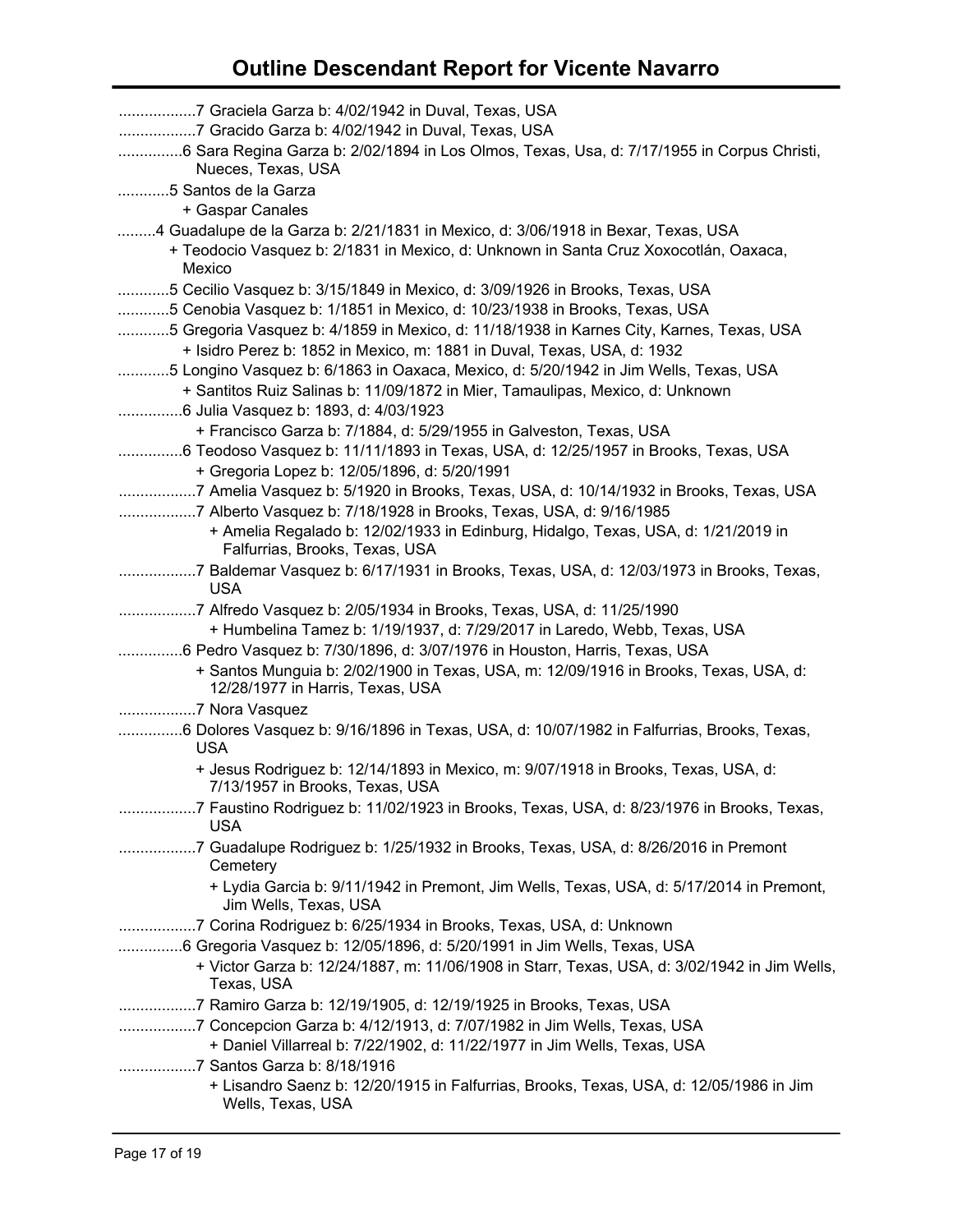| 7 Leonor Garza b: 4/12/1917, d: 8/14/2015                                                                                                                                                                |
|----------------------------------------------------------------------------------------------------------------------------------------------------------------------------------------------------------|
| + Santiago Garza b: 12/30/1915, m: 8/27/1941 in Jim Wells, Texas, USA, d: 12/26/1993<br>+ Roger K. Brooks m: 6/30/1977 in Brooks, Texas, USA                                                             |
| 7 Celia Garza b: 11/24/1919 in Brooks, Texas, USA, d: 5/23/2016 in Brooks, Texas, USA                                                                                                                    |
| + Pedro Hinojosa b: 8/18/1910, d: 9/11/1991 in Jim Wells, Texas, USA                                                                                                                                     |
| 7 Teodoro Garza b: 12/24/1919, d: 5/19/1987 in Jim Wells, Texas, USA                                                                                                                                     |
| + Eliza Moreno                                                                                                                                                                                           |
| + Ida Rodriguez                                                                                                                                                                                          |
| 6 Manuel Vasquez b: 6/05/1900 in Texas, USA, d: 1/18/1980 in Jim Wells, Texas, USA                                                                                                                       |
| + Maria Lopez b: 10/05/1894 in Camargo, Tamaulipas, Mexico, d: 10/24/1989 in Jim Wells,<br>Texas, USA                                                                                                    |
| 7 Longino Vasquez b: 8/02/1921 in Brooks, Texas, USA, d: 6/26/2002 in Corpus Christi,<br>Nueces, Texas, USA                                                                                              |
| + Guadalupe Regalado b: 11/12/1927 in Edinburg, Hidalgo, Texas, USA, m: 7/31/1949 in<br>Brooks, Texas, USA, d: 2/23/2009 in Kingsville, Kleberg, Texas, USA                                              |
| 7 Roberto Vasquez b: 5/21/1923, d: 5/30/1923                                                                                                                                                             |
| 7 Julia Vasquez b: 6/11/1924 in Brooks, Texas, USA, d: 1/28/1949 in Kingsville, Kleberg,<br>Texas, USA                                                                                                   |
| 7 Adelina Vasquez b: 8/09/1926 in Brooks, Texas, USA, d: 2/08/2010 in Corpus Christi,<br>Nueces, Texas, USA                                                                                              |
| + Eloy Mireles Sr. b: 6/06/1924 in Falfurrias, Brooks, Texas, USA, m: 9/20/1951 in Brooks,<br>Texas, USA, d: 10/16/1998 in Falfurrias, Brooks, Texas, USA                                                |
| 7 Manuel Vasquez Jr. b: 6/16/1928 in Brooks, Texas, USA, d: 2/18/2007                                                                                                                                    |
| 5 Feliciano Vasquez b: Abt. 1874 in Camargo, Tamaulipas, Mexico, d: 5/01/1938 in Brooks,                                                                                                                 |
| Texas, USA                                                                                                                                                                                               |
| + Clara Saenz Garza m: 1889 in Starr, Texas, USA                                                                                                                                                         |
| 6 Severiano Vasquez b: 7/05/1901 in Falfurrias, Brooks, Texas, USA, d: 4/25/1973 in<br>Falfurrias, Brooks, Texas, USA                                                                                    |
| 5 Severo Vasquez b: 11/08/1886, d: 1/29/1959                                                                                                                                                             |
| 5 Sabas Vasquez                                                                                                                                                                                          |
| 4 Eusebio de la Garza b: 3/03/1835 in Mexico, d: 3/03/1835                                                                                                                                               |
| 4 Leonardo de la Garza                                                                                                                                                                                   |
| + Ana Maria Perez                                                                                                                                                                                        |
| + Marina Lopez m: 6/25/1845 in Camargo, Tamaulipas, Mexico                                                                                                                                               |
| .5 Andrea de la Garza                                                                                                                                                                                    |
| + Leocadio Perez                                                                                                                                                                                         |
| 6 Nacasio Perez                                                                                                                                                                                          |
|                                                                                                                                                                                                          |
| + [unknown spouse]                                                                                                                                                                                       |
| 7 San Juanita Perez                                                                                                                                                                                      |
| 5 Maria de Jesus Garza                                                                                                                                                                                   |
| + Juan Sauceda                                                                                                                                                                                           |
| 3 Luis Navarro b: 10/24/1795 in Camargo, Tamaulipas, Mexico                                                                                                                                              |
| 3 Cenovia del Refugio Navarro b: 10/30/1797 in Camargo, Tamaulipas, Mexico                                                                                                                               |
| 3 Tomasa Navarro b: 1799 in Camargo, Tamaulipas, Mexico                                                                                                                                                  |
| 3 Francisco Navarro b: 3/20/1816 in Mier, Tamaulipas, Mexico                                                                                                                                             |
| 2 Maria del Refugio Navarro b: Abt. 1770 in Vallecillo, Nuevo Leon, Mexico, d: Unknown<br>+ Santiago Jaramillo b: Abt. 1766 in Vallecillo, Nuevo Leon, Mexico, m: 2/06/1793 in Vallecillo, d:<br>Unknown |
| 2 Juan Manuel Jaromille b: 1776 in Abiguiu, Die Arriba New Mexico JJSA, d: 1700                                                                                                                          |

......3 Juan Manuel Jaramillo b: 1776 in Abiquiu, Rio Arriba, New Mexico, USA, d: 1790